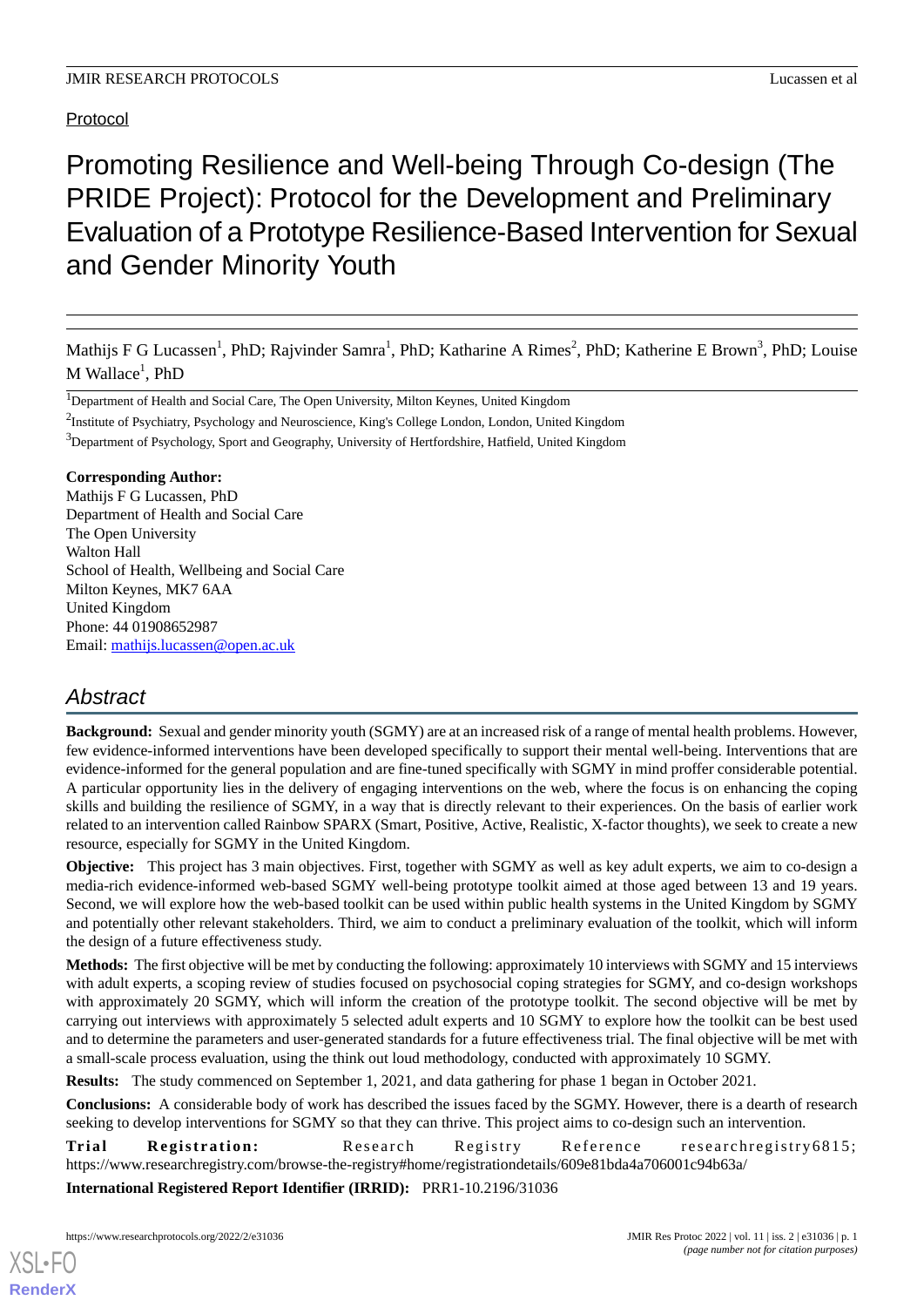(JMIR Res Protoc 2022;11(2):e31036) doi: [10.2196/31036](http://dx.doi.org/10.2196/31036)

#### **KEYWORDS**

LGBT; e-therapy; depression; adolescent; youth; online; sexuality; gender; resilience; public health

## *Introduction*

#### **Background**

It has been estimated that up to 10% of the adolescent population are sexual and gender minority youth (SGMY), as determined by the results of a range of population-based samples [\[1](#page-10-0),[2\]](#page-10-1). Despite rapid social progress, SGMY often experience abuse, bullying, and victimization. For example, the United Kingdom's nationally representative Millennium Cohort Study of almost 10,000 adolescents reported that sexual minority youth had twice the odds of being verbally abused (odds ratio 2.25) and physically assaulted (odds ratio 2.15) in the past year compared with their heterosexual peers [\[3](#page-10-2)]. Less has been documented regarding the mistreatment of gender minority youth, which draws on population-based data. However, reports that do exist highlight a particularly disturbing picture of abuse and discrimination [\[4](#page-10-3),[5\]](#page-10-4). Abuse, mistreatment, and socially hostile environments are thought to be key drivers that impact the mental health of SGMY [[6](#page-10-5)[,7](#page-10-6)]. This, by extension, places them at a considerable risk of depression and other mental health problems. For instance, a meta-analysis of population-based studies (predominantly from the United States) that included 165,380 adolescents highlighted that sexual minority youth had almost 3 times the odds of depressive symptoms and depressive disorder (odds ratio 2.94) compared with their heterosexual peers [[1\]](#page-10-0). Population-based estimates of depression among gender minority youth are even more concerning, with a nationally representative study of secondary school students in New Zealand reporting that transgender adolescents had almost 6 times the odds of clinically significant depressive symptoms (odds ratio 5.7) compared with their peers who were not transgender (ie, were cisgender) [\[8](#page-10-7)]. Therefore, a pressing public health challenge is addressing the adverse effects of social violence experienced by these adolescents in the context of a heteropatriarchal society, which places them at greater risk of mental ill-health.

Typically, SGMY cannot simply leave the harmful social environments that impact their mental health owing to practical constraints, including their economic dependence on their families. Many are geographically isolated away from the SGMY supports clustered in cities, and most will not have parents who are sexual and gender minority (SGM) individuals. Further exacerbating these challenges is evidence that SGMY appear to be *coming out* at a younger age [\[9](#page-10-8)] when they will have had fewer opportunities to develop effective strategies to cope with stigma processes [[7](#page-10-6)]. Hence, there is an urgent need for widely accessible and targeted help to assist these adolescents in developing the best possible skills to thrive. This need has been reinforced in policy documents. For example, public health policy in England prioritizes the "reduced development and exacerbation of mental health problems, including among high-risk groups and children and adolescents" [[10\]](#page-11-0).

 $XS$  • FO **[RenderX](http://www.renderx.com/)** There are published studies on strategies to improve harmful social environments, including student-led clubs for SGMY and antibullying interventions delivered face-to-face by SGMY organizations in secondary schools (eg, [\[11](#page-11-1),[12\]](#page-11-2)). However, these interventions often miss those who most need them [[13\]](#page-11-3). This includes SGMY in the most challenging environments, not because they are necessarily hard to reach but, as seen with other underserved populations, they will be easy to neglect [\[13\]](#page-11-3). As a result, the initiatives to improve the social milieu for SGMY tend to be deployed in environments already supportive of SGMY.

Although SGM people have previously been identified as a *high-risk* population in terms of suicide by the UK government [[14\]](#page-11-4), few evidence-informed interventions have been developed specifically for SGMY. In addition, SGM individuals are poorly served by the options available to them in terms of effective *mainstream* interventions [[15](#page-11-5)[-17](#page-11-6)], with SGMY frequently perceiving health care providers as unhelpful [\[18](#page-11-7)]. To date, most research in the field has focused on describing the issues SGMY face and not on possible solutions [\[19](#page-11-8),[20\]](#page-11-9). It is already known that SGMY frequently seek informal support on the web [[18\]](#page-11-7), but 2 systematic reviews focused on psychosocial treatments published in 2018 and 2019 identified only a single evaluated digital tool to support the mental well-being of SGMY [[19](#page-11-8)[,20](#page-11-9)], and this tool, *Rainbow SPARX* (Smart, Positive, Active, Realistic, X-factor thoughts), was developed in New Zealand [[21\]](#page-11-10). A third more inclusive systematic review was published in 2020 [[22\]](#page-11-11). This review sought to provide an overview of all digital health interventions that aimed to address the mental, physical, or sexual health–related concerns of SGMY. Most of the interventions identified (17 of the 24) targeted the management or risk reduction of sexually transmitted infections, with only 5 interventions primarily targeting mental health–related problems [\[22](#page-11-11)]. Of these 5 interventions, 1 focused on drug abuse prevention, 2 targeted nonspecific aspects of psychological well-being using YouTube videos and expressive writing techniques, and 2 targeted internalizing symptoms or problems. The 2 interventions focused on internalizing symptoms were Rainbow SPARX and TODAY! [\[23](#page-11-12)]. The TODAY! intervention, from the United States, is an app that offers young sexual minority men techniques that they can use to manage their symptoms of depression and anxiety. It has been subjected to usability testing, and the qualitative data gathered from this testing will be used to inform the later stages of this intervention's development [\[23](#page-11-12)]. The paucity of identified digital tools for SGMY is somewhat surprising given that a UK Department of Health commissioned report has highlighted SGMY's strong preference to access help on the web. In this report, 82.3% (n=572 SGMY) of participants indicated that they would be *likely* or *very likely* to choose help in this format. This was followed by a preference for face-to-face assistance (n=355 SGMY, 51.1%) and then mobile (eg, SMS text messaging) forms of support (n=297 SGMY, 43.2%) [[18\]](#page-11-7).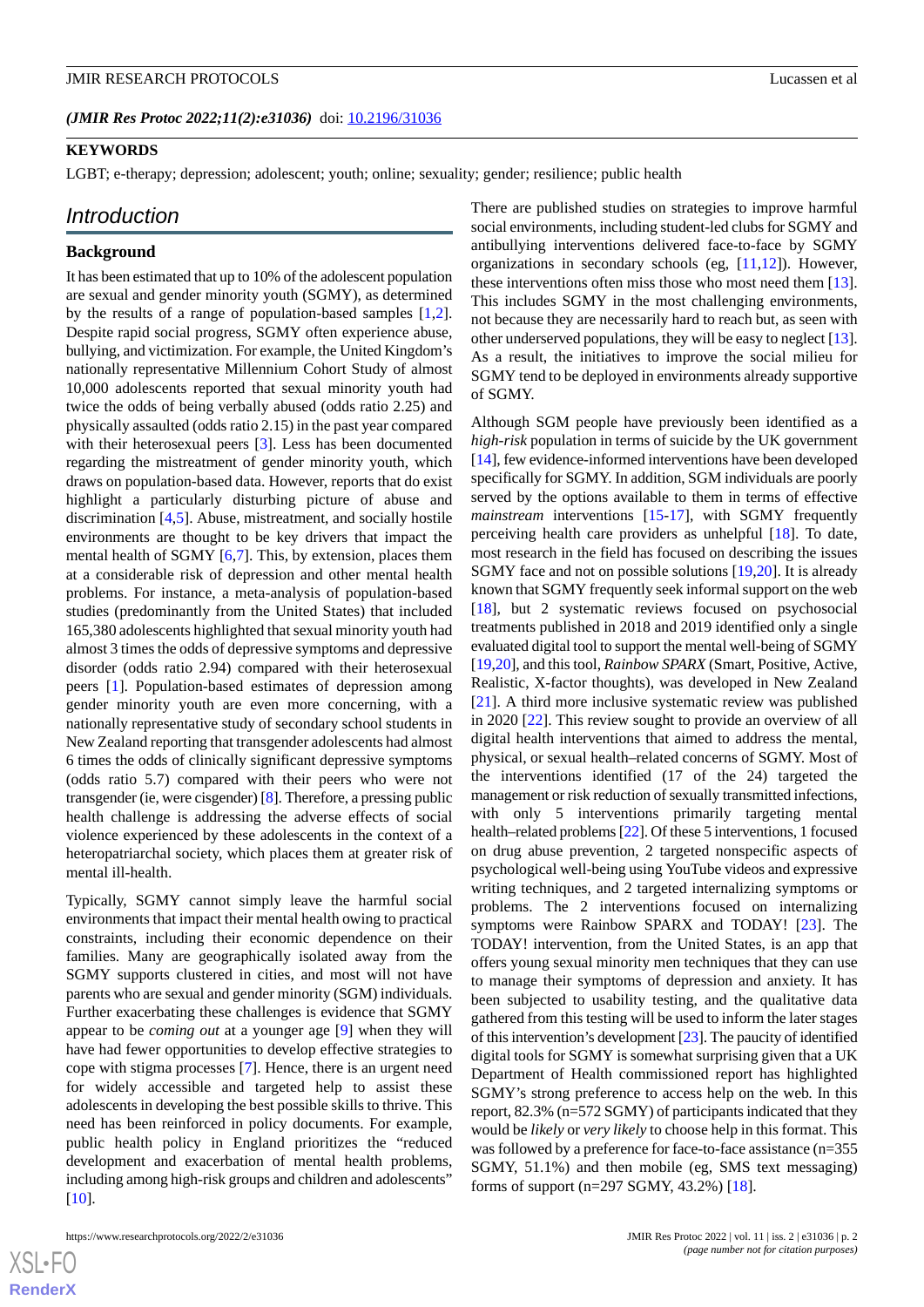Evidence-informed web-based interventions are rarely made available to young people, for instance Rainbow SPARX has not been used outside of a research context. This intervention was co-designed together with SGMY [[24\]](#page-11-13) and evaluated in a mixed methods open trial [[21,](#page-11-10)[25](#page-11-14)]. Most recently, a further intervention for SGMY has been delivered digitally for young people (aged 14-29 years) in Canada, also within a research context [[26\]](#page-11-15). The intervention *AFFIRM Online* consists of 8 sessions facilitated by an SGM clinician and is provided on the web in a synchronous manner [[26\]](#page-11-15). Arguably, requiring SGM clinician facilitation limits the intervention's ability to potentially support large numbers of SGMY. Therefore, interventions that are evidence-informed, widely accessible, and fine-tuned with SGMY in mind (eg, with strategies that assist them in managing SGM stigma and victimization) offer considerable potential. This is especially so if delivered on the web as self-help, while harnessing innovations in multimedia design and with a focus on enhancing coping skills.

#### **Objectives**

This project has three main objectives:

- 1. To co-design a media-rich evidence-informed web-based SGMY well-being prototype toolkit together with SGMY as well as key adult experts
- 2. To explore how the web-based toolkit can be used within public health systems in the United Kingdom by SGMY, and potentially other relevant stakeholders
- 3. To conduct a preliminary evaluation of the toolkit, which will inform the design of a future effectiveness study

# *Methods*

#### **Target Population and Outcomes**

We have decided to cocreate a toolkit for SGMY as a combined group and not a separate resource for either sexual minority youth or gender minority youth. We have come to this decision based on our experiences of attempting to initially focus

exclusively on sexual minority young people for Rainbow SPARX-related work, but where we eventually found a focus on SGMY was optimal. In particular, during the recruitment phase of the open trial of Rainbow SPARX, gender minority youth also wanted to participate (and were included) [[21\]](#page-11-10). Moreover, during the trial period, some participants' gender and sexual identities were not static and evolved (understandably given that they were all adolescents). Therefore, we think that a focus on SGMY as a whole is preferable, given the developmental factors and so that we are inclusive of young people who will be fluid, questioning, or unsure of their sexual identity or gender identity. As such, we believe that an inclusive and combined approach will present the best opportunity to reduce the barriers and enhance inclusion in this research.

The target outcome for the toolkit is the improved overall well-being of SGMY. At this stage, we have deliberately not stipulated anything more detailed in terms of outcomes, as the outcomes will be confirmed during the CONCEPT stage (see [Table 1](#page-3-0) for a summary of the project's stages). For instance, during the IDENTIFY to POSITION stages of the project, SGMY may highlight a preference for a reduced focus on managing symptoms of depression, which has been a key outcome or focus of digital interventions for SGMY to date (eg, for Rainbow SPARX [[21\]](#page-11-10), TODAY! [[23\]](#page-11-12), and AFFIRM Online [[26\]](#page-11-15)). Instead, SGMY may recommend, for example, that behavioral strategies to better handle peer bullying be a major focus of the toolkit. To determine what SGMY believe should be the specific target outcomes, we will use a modified nominal group technique [\[27](#page-11-16)]. For instance, SGMY will be asked to rank the importance of certain features or outcomes based on responses using a Likert scale (eg, a feature or outcome is ranked from 1=very important to 5=not at all important). This technique has been successfully used in focus groups or workshops (eg, [[28\]](#page-11-17)), as well as prior related work where young people (aged 16-25 years) codeveloped user-generated quality standards for youth mental health services in primary health care settings [[29\]](#page-11-18).

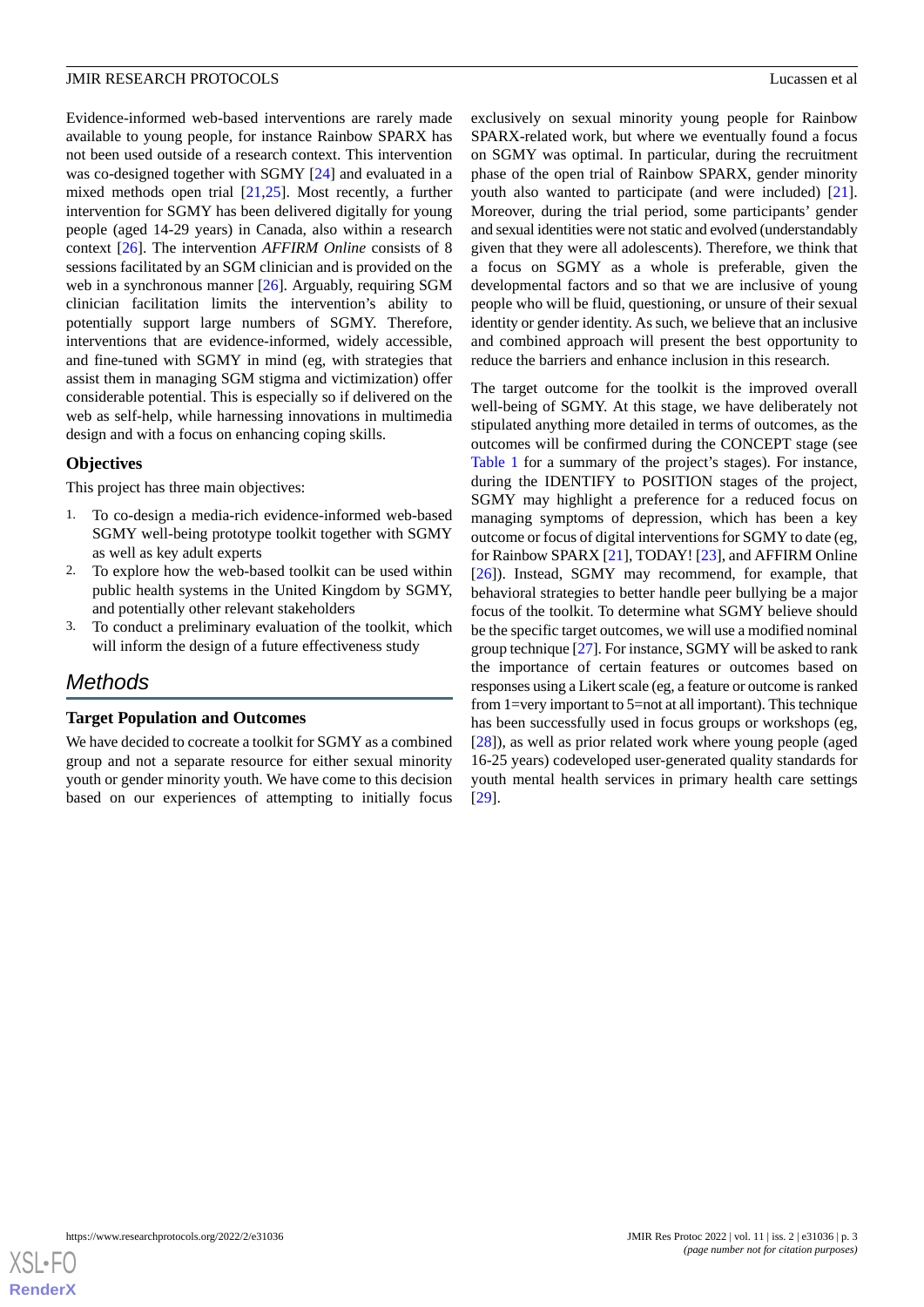<span id="page-3-0"></span>

|                                                                                | <b>IDENTIFY</b>                                                                                                                                                                  | <b>DEFINE</b>                                                                                                                                                                                           | <b>POSITION</b>                                                                                                                                                                                                      | <b>CONCEPT</b>                                                                                                                                               | <b>CREATE</b>                                                                                                                                                                                     | <b>USE</b>                                                                                                                                                                                      |  |
|--------------------------------------------------------------------------------|----------------------------------------------------------------------------------------------------------------------------------------------------------------------------------|---------------------------------------------------------------------------------------------------------------------------------------------------------------------------------------------------------|----------------------------------------------------------------------------------------------------------------------------------------------------------------------------------------------------------------------|--------------------------------------------------------------------------------------------------------------------------------------------------------------|---------------------------------------------------------------------------------------------------------------------------------------------------------------------------------------------------|-------------------------------------------------------------------------------------------------------------------------------------------------------------------------------------------------|--|
| Methods which<br>enable the ac-<br>tive participa-<br>tion of adoles-<br>cents | How do SGMY <sup>b</sup> see<br>the biggest systemic<br>and environmental<br><i>problems?</i> Based on:<br>phase 1 interviews<br>with SGMY & da-<br>ta from published<br>studies | How do the prob-<br>lems [from<br>IDENTIFY] man-<br><i>ifest in the lives</i><br>of SGMY & how<br>do they<br>cope? Phase 1 in-<br>terviews with<br>SGMY [ & 'card<br>sorting' hierarchy<br>of problems] | How should the<br>evidence-in-<br>formed coping<br>strategies be<br>communicated to<br>SGMY?<br>Co-design work-<br>shop 1 with<br>SGMY [to in-<br>clude creating<br>scenarios & dis-<br>cussing 'look $\&$<br>feel'] | What would motivate<br>SGMY to use the on-<br>line toolkit? Co-de-<br>sign workshop 1 [to<br>include creating story-<br>boards & generating<br>design ideas] | How should it/could it<br>be improved? Co-de-<br>sign workshop 2 [to<br>include providing cor-<br>rective feedback on<br>rough cuts of the au-<br>dio-visual materials $&$<br>toolkit prototypes] | Is the online toolkit<br>successful from the<br>perspective of<br>SGMY? In-depth<br>process evaluation<br>[to include inter-<br>views with SGMY<br>with no prior knowl-<br>edge of the toolkit] |  |
| Evidence-in-<br>formed research<br>activities                                  | What do adult ex-<br>perts see as the<br>biggest environmen-<br>tal problems? Con-<br>sultations and inter-<br>views with adult ex-<br>perts                                     | Literature re-<br><i>view.</i> Scoping re-<br>view to deter-<br>mine evidence-<br>informed coping<br>strategies for<br>SGMY                                                                             | Determine the<br>best online &<br>creative tech-<br>niques. Confirm<br>the behavioral<br>theories most rel-<br>evant to the over-<br>all project                                                                     | Stakeholder consulta-<br>tion with adult ex-<br>perts. What should be<br>the process, impact,<br>and outcome indica-<br>tors?                                | Develop protocols for<br>possible future ran-<br>domised controlled<br>trial. Build and<br>test data collection<br>within toolkit                                                                 | Determine toolkit's<br>applicability & eval-<br><i>uate toolkit.</i> Inter-<br>views with adult ex-<br>perts to establish<br>toolkit's use                                                      |  |

<sup>a</sup>Stages as informed by the earlier work of Hagen and colleagues [[30](#page-11-19)].

<sup>b</sup>SGMY: sexual and gender minority youth.

#### **Participants and Their Recruitment**

The participants will consist of SGMY and key adult expert stakeholders.

#### *SGMY Participants*

We will recruit approximately 40 SGMY aged between 13 and 19 years residing in the United Kingdom. SGMY will be recruited via youth workers, including those based at the SGMY centers who have already expressed an interest in being involved in this study. These centers are based in a range of geographic locations, including a large urban area where the SGMY using their services are diverse in terms of their ethnicity, socioeconomic status, sexual identity (eg, they may identify as lesbian, gay, bisexual, or *questioning*), and gender identity. As a result, we expect to have cisgender male, cisgender female, and transgender participants (eg, transgender women, transgender men, and nonbinary young people) participating.

#### *Key Adult Expert Participants*

These participants (all resident in the United Kingdom) will consist of the following:

- Health and social care professionals (eg, SGM youth workers, public health practitioners, and other health care providers)
- Other publicly employed professionals with an interest in SGMY mistreatment prevention (eg, specialist teachers, experts on bullying prevention, and SGM police officers)
- Professionals who commission health and social care services (eg, staff working in a clinical commissioning group or local authority)
- Parents of adolescents interested in supporting the well-being of SGMY

Approximately 20 adult participants will be recruited via organizations that have endorsed this study and have agreed to support its implementation (eg, SGMY centers, 2 county councils in Southern England, and a center for police and policing research). The parents will be recruited via the networks of the Promoting Resilience and Well-being Through Co-design (PRIDE) team members (eg, support groups for SGM staff and parent groups hosted by a university). We will recruit a range of adult experts, including those who are likely to be SGM themselves. We believe that adult participants who are heterosexual and cisgender will also contribute meaningfully to the study, first, because of their roles (eg, there is a fairly limited number of health and social care commissioners) and, second, because of their expertise and practical experience (eg, some practitioners are highly skilled at working with SGMY and are heterosexual and cisgender).

#### **Toolkit**

It is envisaged that the toolkit will have the following characteristics:

- Be accessible (ie, conform to Web Content Accessibility Guidelines 2.1) and the website will be responsive by assuming a different structure as needed for desktop, mobile, and device use;
- Have embedded standardized assessments and measures (see the Measures section for further details);
- Involve a degree of interactivity, which might include gamification elements (eg, a *points-based system* that could be amassed as the user attempts to support the SGMY *characters*in the most helpful way possible) as gamification is thought to improve engagement with mental health interventions [\[31](#page-11-20)]; and
- Include short dramatizations in video format as part of relatable vignettes that are embedded into the toolkit. For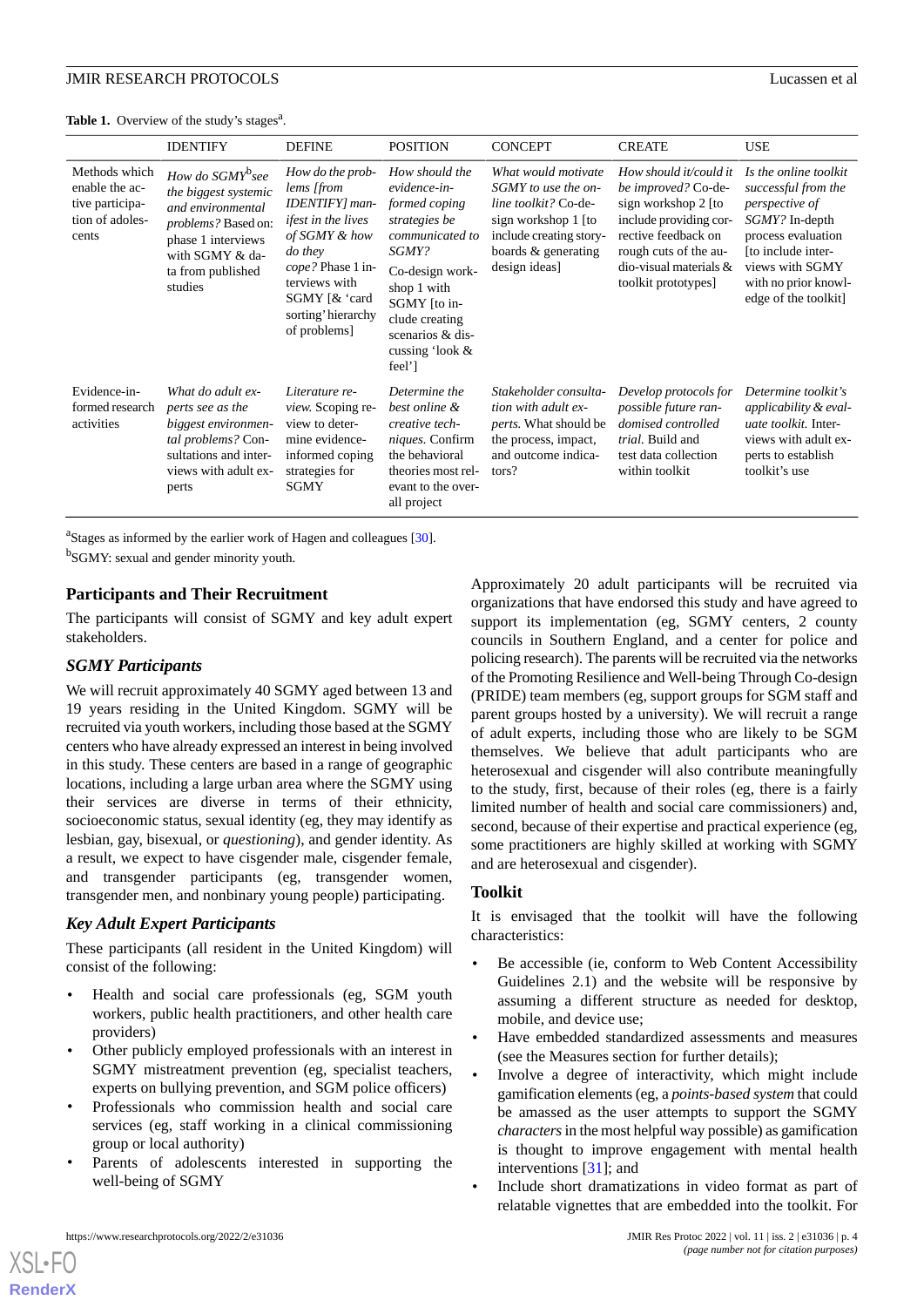example, it is anticipated that 3 vignettes will be created, each focused on a specific challenge, such as X who is a professional and SGMY ally struggling to support a young person being bullied because of being bisexual, Y who is preparing to tell their parents they are gender nonbinary, and Z who is being pressured into attending prayer-based *therapy* (to *become straight*).

To maintain the confidentiality and safety of participants, the proposed web-based toolkit and the associated video material will be filmed with actors who constitute the *characters*. Nonetheless, attempts will be made to situate filmed scenes in realistic environments to promote the engagement and uptake of materials.

The toolkit will also build upon and advance aspects of the work already conducted in relation to Rainbow SPARX [[21,](#page-11-10)[25](#page-11-14)]. This 7-level form of computerized cognitive behavioral therapy (CBT) was designed to treat depression in SGMY and was based on the original version of SPARX, a serious game-based intervention [\[32](#page-12-0)]. The differences between SPARX and Rainbow SPARX are mostly script-related and account for 5.9% of the overall program script (ie, the minigames, characters, and weekly homework tasks remained the same) [[21\]](#page-11-10). The main version of SPARX has been enhanced and updated for web-based delivery, and it is currently delivered free of charge in New Zealand. However, Rainbow SPARX has not been updated since 2009, nor has it been used outside of a research context. Prior research conducted with SGMY has reinforced issues or challenges to do with Rainbow SPARX, which is why we are developing a new bespoke toolkit specifically for SGMY in the United Kingdom. In particular, user feedback from SGMY about Rainbow SPARX has reinforced that substantial changes are required [\[25](#page-11-14),[33\]](#page-12-1), and it has not been possible to address all the key issues to ensure it is optimally acceptable to SGMY in the United Kingdom. The salient issues previously identified include the following:

- There is insufficient SGMY-specific content in Rainbow SPARX [\[25](#page-11-14),[33\]](#page-12-1). In particular, the intervention did not satisfactorily address issues or topics of relevance for SGMY. For example, an SGMY research participant in the United Kingdom who had reviewed the intervention stated,"...You can't just change a few words around and have a slightly different message at the start and say 'oh yeah it's a completely different game for LGBT [i.e. SGM] people'..." [[33\]](#page-12-1).
- The look and feel of Rainbow SPARX needs to be improved and updated [[33\]](#page-12-1). A specific issue that needs to be addressed for SGMY is the forced sex binary inherent in the intervention (ie, the user can only customize a male or female avatar with no other options; see [Figure 1](#page-4-0) for details).
- The intervention should be made accessible across a range of platforms [[33\]](#page-12-1) so that it can be delivered on mobile phones, computers, and tablets.

<span id="page-4-0"></span>Figure 1. Rainbow SPARX (Smart, Positive, Active, Realistic, X-factor thoughts) characters (the female character dressed in red holding a staff and the male character immediately beside her are the avatars).



Perhaps unsurprisingly then, when SGMY reviewing Rainbow SPARX (in its original format) in 2017 in the United Kingdom were asked if they would use the intervention if they were *feeling down*, only 38% (8/21) of participants indicated that they would do so [[33\]](#page-12-1). This was among a sample for an exploratory qualitative study where 86% (18/21) of participants reported that they had felt down or low in the past (ie, they were ideally placed to assess an intervention for mild to moderate depression in SGMY) [[33\]](#page-12-1). Given this feedback, we have decided that our new toolkit will not be an adaptation of an existing *mainstream* program such as SPARX, but instead it will be entirely *rainbow* in its focus. The PRIDE toolkit will be designed together with SGMY at the forefront, in an overdue effort to meaningfully center those who have been marginalized in terms of their mental health needs. Rainbow SPARX was designed with SGMY in New Zealand and is a fantasy-based serious game. However, consultation sessions with SGMY in

intervention that reflects the United Kingdom's contemporary context and is *real life* in terms of its look and feel (eg, as in A Support Net; [Figure 2\)](#page-5-0). Informed by earlier feedback from SGMY, we have codeveloped a new open educational web-based resource in a *real-life* style together with SGMY. This web-based resource is called "How to be a better LGBTQI+ [lesbian, gay, bisexual, trans, queer, intersex and other SGM persons] ally," and it is delivered via the OpenLearn platform [[34\]](#page-12-2). This recent work has helped inspire the toolkit development aspects of this study. However, despite the identified shortcomings of Rainbow SPARX, the intervention has meritorious aspects, as acknowledged previously by SGMY [[25\]](#page-11-14). We are therefore keen to assess whether the new toolkit also provides self-help that is delivered in a novel format, has positive and likable *characters*, and offers helpful tips or strategies for coping [[25\]](#page-11-14).

the United Kingdom has indicated that they would prefer an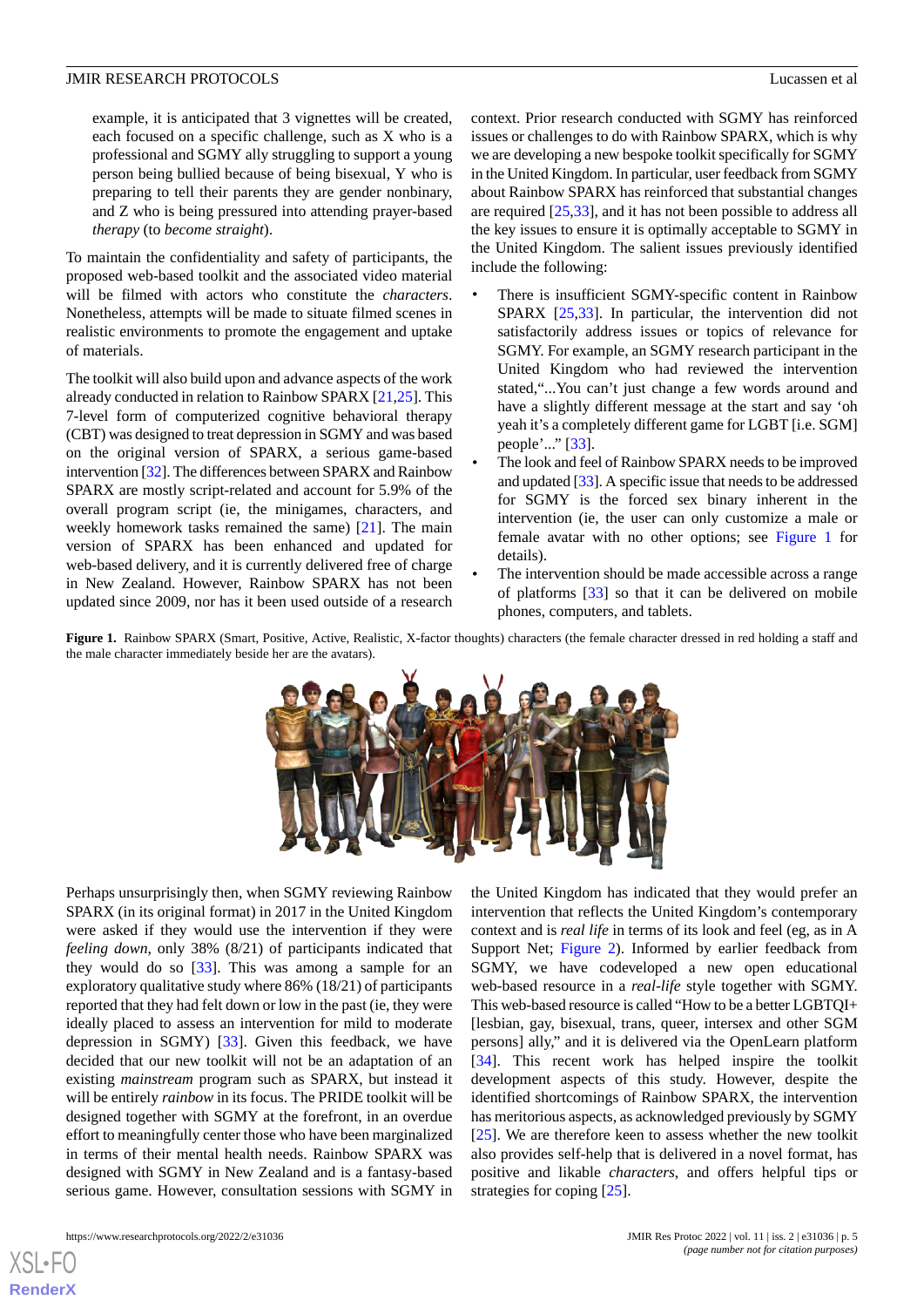<span id="page-5-0"></span>**Figure 2.** Landing page for *A Support Net* with the lead characters *Ethan*, *Lily*, *Maggie*, and *Owain* depicted.



## **Underpinning Theoretical Concepts and Key Principles**

The toolkit will be informed by several underpinning theoretical concepts and key principles, which will also support the design of the toolkit's process evaluation and the parameters of a future effectiveness study.

## *CBT Principles*

The general principles of CBT are the same for all groups, and CBT specifically for SGMY has been used effectively over a number of years (eg, [\[35](#page-12-3),[36\]](#page-12-4)). However, CBT for SGMY requires some adaptation in order for the toolkit to adequately consider the unique challenges faced by these young people (eg, biphobia and the pervasiveness of cisheteronormativity).

#### *Minority Stress*

In the context of this project, we recognize that the mistreatment and high levels of stress that SGMY face place them at a greater risk of mental health problems [\[37](#page-12-5)]. It will therefore be explicit in the toolkit that we do not consider that SGMY are *lesser* or *more problematic* relative to their cisgender and heterosexual peers; rather, it is toxic social environments that place SGMY at elevated risk of mental ill-health.

#### *Resilience*

This is a person's ability to *bounce back* in the face of adversity. Prior research has indicated that higher self-reported resilience is associated with lower levels of depression and anxiety [[38\]](#page-12-6). Furthermore, resilience is thought to have a mitigating effect on depressive symptoms among people who have experienced challenging life events during childhood [[38\]](#page-12-6). The aim of resiliency training in the toolkit will be to enhance an SGMY's *bounce back*, resulting in the strongest possible capacity to recover from stressful events.

## *Co-design Principles*

For this project, we will use the youth co-design participatory framework outlined by Hagen et al [[30\]](#page-11-19), an approach summarized for this project in further detail in [Table 1](#page-3-0) and the *Procedures* section.

## *Normalization Process Theory*

This is a framework that can be used to describe and assess the implementation potential of complex interventions [[39\]](#page-12-7). By using normalization process theory, we aim to think through the pertinent issues of implementation while designing the toolkit (eg, how it can fit within the practices of professionals supporting its use in local communities).

#### **Procedures**

This project has 3 main objectives with 3 corresponding phases.

#### *Phase 1*

In the first phase, the objective is to co-design a media-rich evidence-informed web-based SGMY well-being prototype toolkit together with SGMY as well as key adult experts. In addition to the cocreation of contributions with SGMY at all stages of the project, there will also be input from key adult expert stakeholders. This will span the IDENTIFY, CONCEPT, and USE stages using the co-design stages or steps as outlined by Hagen et al [\[30](#page-11-19)] (see also [Table 1](#page-3-0) for an overview of all the stages and [Table 2](#page-6-0) for a summary in Gantt chart format). It is envisaged that the toolkit will include custom-made audiovisual materials in the form of dramatizations to illustrate key points from the vignettes created during the POSITION and CONCEPT stages, for example, dramatizations in a style as adopted in *A Support Net*—a free mental health literacy resource with >30,000 users to date developed by PRIDE team members and delivered via the Open University's OpenLearn platform [\[40](#page-12-8)] ([Figure 2\)](#page-5-0). There will also be components specifically designed to enhance engagement as recommended by SGMY during the CONCEPT and CREATE stages (eg, a points-based rewards system).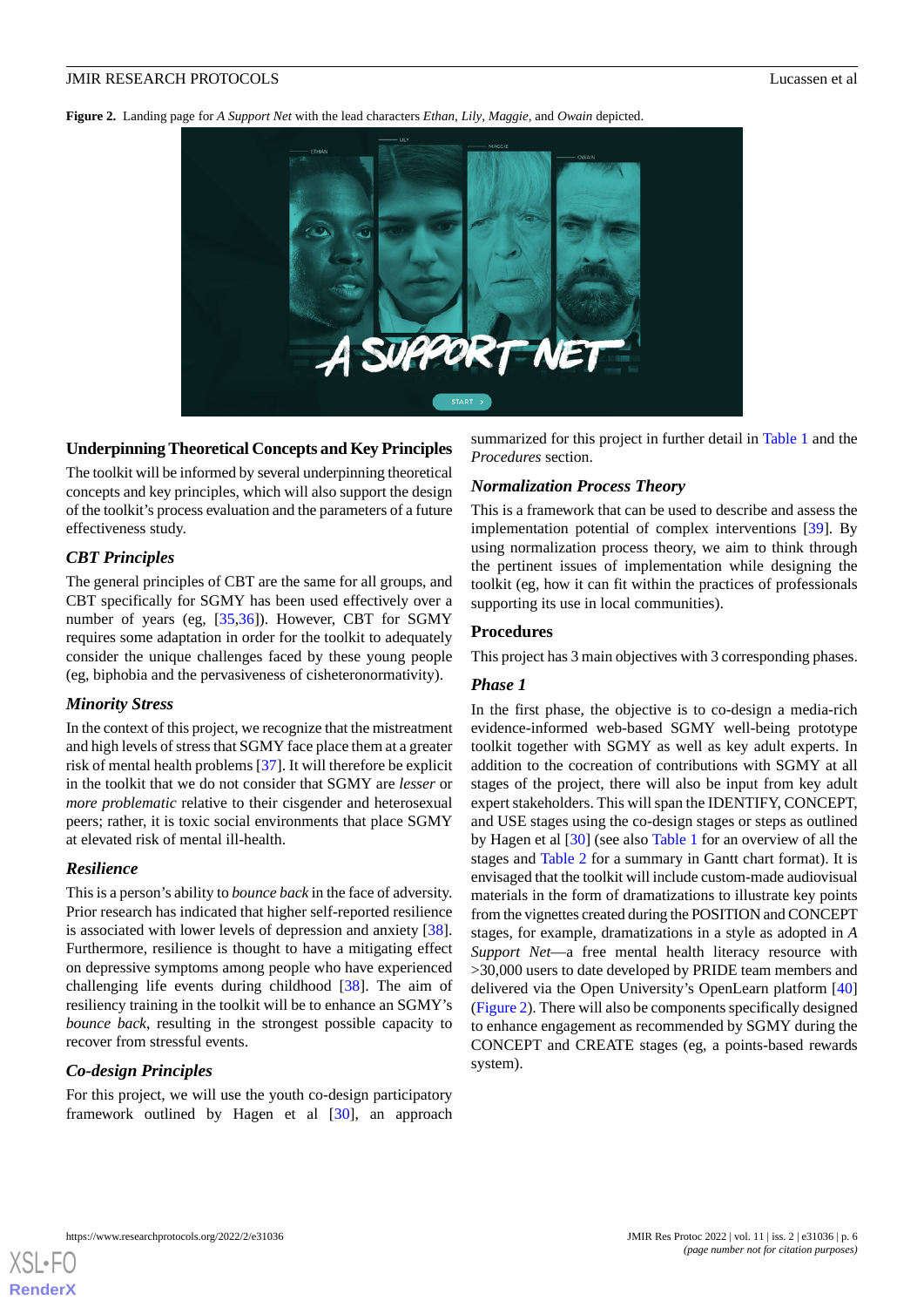<span id="page-6-0"></span>**Table 2.** Summary Gantt Chart for the study.

| <b>rapic 2.</b> Building Saint Chart for the study.<br>Milestones                  | Before the<br>study starts |            | Study month  |              |                |   |                |   |   |        |   |   |    |    |    |    |    |    |    |              |    |
|------------------------------------------------------------------------------------|----------------------------|------------|--------------|--------------|----------------|---|----------------|---|---|--------|---|---|----|----|----|----|----|----|----|--------------|----|
| Project Month                                                                      |                            |            |              | $\mathbf{1}$ | $\overline{c}$ | 3 | $\overline{4}$ | 5 | 6 | $\tau$ | 8 | 9 | 10 | 11 | 12 | 13 | 14 | 15 | 16 | 17           | 18 |
| Milestone 1: ethics<br>approval sought and<br>obtained                             | $\checkmark$               | $\sqrt{2}$ | $\checkmark$ |              |                |   |                |   |   |        |   |   |    |    |    |    |    |    |    |              |    |
| Milestone 2: appoint<br>2 advisory groups                                          |                            | ✓          | ✓            |              |                |   |                |   |   |        |   |   |    |    |    |    |    |    |    |              |    |
| Milestone 3: phase 1<br>(step 1) complete<br>scoping review                        |                            |            |              | ✓            |                |   |                |   |   |        |   |   |    |    |    |    |    |    |    |              |    |
| Milestone 4: phase 1<br>(step 1) SGMY <sup>a</sup> inter-<br>views or focus groups |                            |            |              |              |                |   | √              |   |   |        |   |   |    |    |    |    |    |    |    |              |    |
| Milestone 5: phase 1<br>(step 1) interviews<br>with adult experts                  |                            |            |              |              |                |   |                |   |   |        |   |   |    |    |    |    |    |    |    |              |    |
| Milestone 6: phase 1<br>(Step 1) confirm theo-<br>retical framework                |                            |            |              |              |                |   |                |   |   |        |   |   |    |    |    |    |    |    |    |              |    |
| Milestone 7: phase 1<br>(step 2) 1st SGMY<br>co-design workshops                   |                            |            |              |              |                |   |                |   | ✓ | ✓      |   |   |    |    |    |    |    |    |    |              |    |
| Milestone 8: phase 1<br>(Step 2) dramatiza-<br>tions filmed & proto-<br>type ready |                            |            |              |              |                |   |                |   |   |        | ✓ |   |    |    |    |    |    |    |    |              |    |
| Milestone 9: phase 1<br>(Step 2) 2nd SGMY<br>co-design workshops                   |                            |            |              |              |                |   |                |   |   |        |   |   | ✓  |    |    |    |    |    |    |              |    |
| Milestone 10: phase 2<br>Refined prototype<br>ready for evaluation                 |                            |            |              |              |                |   |                |   |   |        |   |   |    |    | ✓  | ✓  |    |    |    |              |    |
| Milestone 11: phase 2<br>Confirm assessments<br>for evaluation                     |                            |            |              |              |                |   |                |   |   |        |   |   | ✓  |    | ✓  |    |    |    |    |              |    |
| Milestone 12: phase 3<br>Process evaluation<br>completed                           |                            |            |              |              |                |   |                |   |   |        |   |   |    |    |    |    |    |    |    |              |    |
| Milestone 13: phase 3<br>Interviews with<br>SGMY & adult ex-<br>perts              |                            |            |              |              |                |   |                |   |   |        |   |   |    |    |    |    |    |    |    |              |    |
| Milestone 14: phase 3<br>draft initial protocol<br>for future trial                |                            |            |              |              |                |   |                |   |   |        |   |   |    |    |    |    |    | ✓  | ✓  |              |    |
| Milestone 15: create<br>summary report for<br>SGMY and for adult<br>experts        |                            |            |              |              |                |   |                |   |   |        |   |   |    |    |    |    |    |    |    |              |    |
| Milestone 16: create<br>academic outputs                                           |                            |            |              |              |                |   |                |   |   |        |   |   |    |    |    |    |    |    |    | $\checkmark$ |    |
| Advisory group meet-<br>ings $(\times 3)$                                          |                            |            |              | ✓            |                |   |                |   | ✓ |        |   |   |    |    |    |    |    | ✓  |    |              |    |

<sup>a</sup>SGMY: sexual and gender minority youth.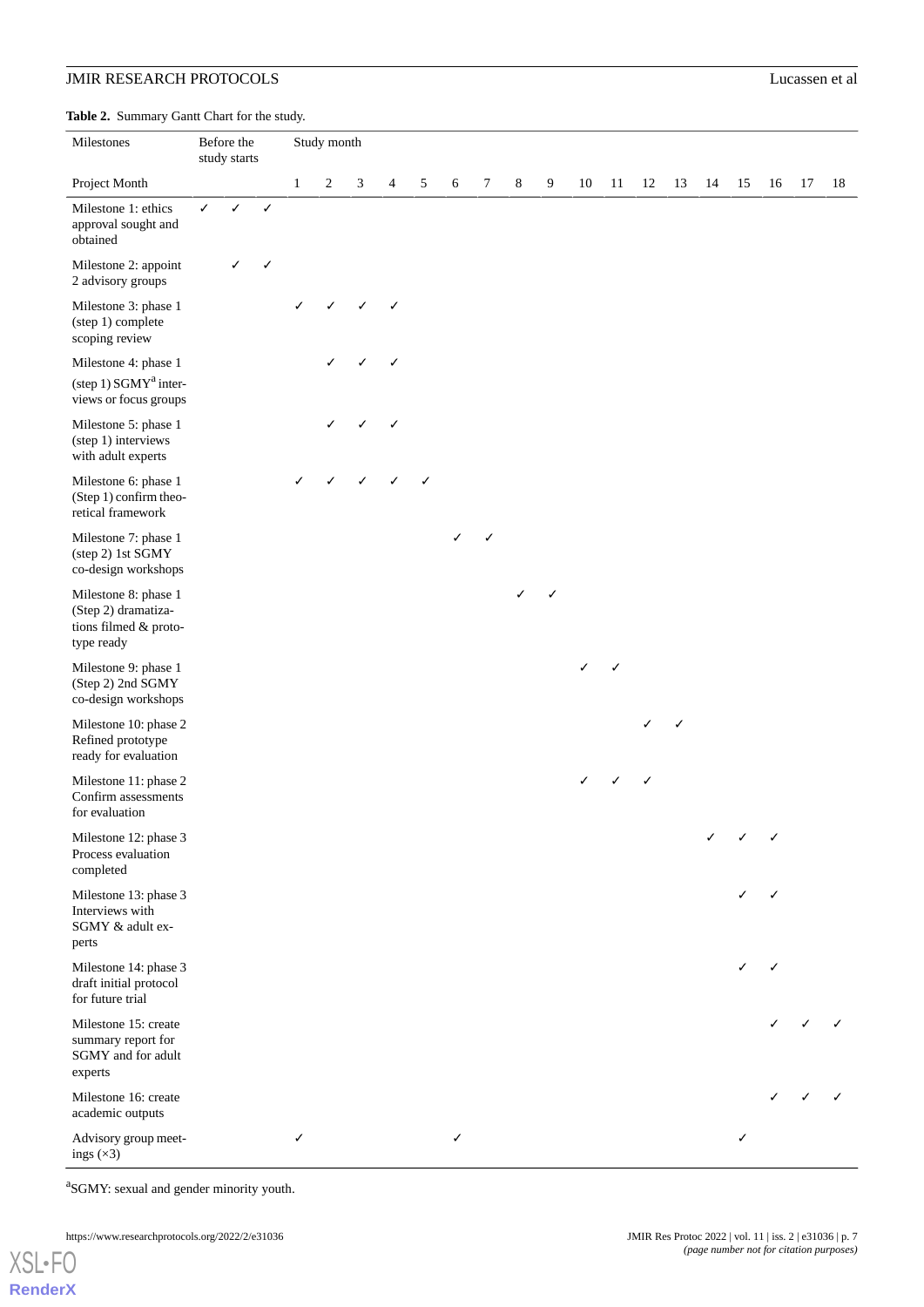The novel web-based toolkit will be underpinned by a new framework of useful and evidence-informed cognitive and behavioral coping strategies. The framework will draw upon practice wisdom from expert practitioners in SGMY mental well-being (in the IDENTIFY stage), from the *expert by experience* solutions offered by SGMY (in the DEFINE stage), and from the scoping review, which will appraise the peer-reviewed literature (also in the DEFINE stage). For instance, content is likely to include evidence-informed strategies to improve a young person's psychological and physical health (eg, behavioral activation challenges involving physical exercise as has been previously employed in Rainbow SPARX [[21\]](#page-11-10)).

To draw upon the experiences of a range of SGMY from diverse backgrounds, the co-design workshops are planned to be on the web with participants from SGMY organizations (where many members are Black, Asian, or from another minority ethnic group). Ideally, some adolescents questioning their sexuality or gender identity will take part in this project. However, if they are *currently unsure*, these youth are less likely to participate, which is an issue also identified in earlier research [[41\]](#page-12-9). Hence, while we will proactively attempt to recruit questioning youth, we will also ask all SGMY participants to reflect on their early experiences of *coming out* in developing the intervention so that we surface issues of salience for questioning adolescents. Composite vignettes for the audiovisual materials and the related scenarios will be developed with SGMY (during the POSITION to CREATE stages).

The key activities in phase 1 will occur in 2 concurrent steps.

*Step 1* will consist of interviews with SGMY and adult experts as well as a scoping review focused on identifying adaptive psychosocial coping strategies for SGMY (all conducted during the IDENTIFY and DEFINE stages of the study). The four key activities will be as follows:

- 1. Informed by an earlier scoping review and subsequent conceptual framework from Colpitts and Gahagan [\[42](#page-12-10),[43\]](#page-12-11), we will conduct a scoping review that describes the challenges in SGMY's social and environmental systems and establishes the recommended strategies for building resilience. In addition, the measures used in the studies identified during the scoping review will be assessed for their suitability for use during the process evaluation of the toolkit in phase 3.
- 2. Informed by our prior work, advice from practitioners with expertise in cognitive and behavioral coping strategies for SGM individuals, as well as other contributions including those from the scoping review, we will develop a framework of the components and behavior change techniques required to enhance resilience in SGMY.
- 3. We will conduct web-based (or face-to-face, if feasible) interviews (or focus groups—depending on participants' preferences) with SGMY focusing on the common environmental problems SGMY experience and the associated stress management strategies frequently used by SGMY (n=10).
- 4. We will conduct web-based (or face-to-face, if feasible) interviews with adult experts to ascertain how the

 $XS$  • FO **[RenderX](http://www.renderx.com/)** web-based toolkit could be used in community settings and public health systems (as well as by SGMY), including, for example by, (1) health and social care commissioners (n=5); (2) parents of adolescents supportive of SGMY  $(n=5)$ ; and (3) practitioners (eg, SGM youth workers, school pastoral care workers, police officers, child and adolescent mental health services clinicians; n=5). The interviews with adult experts will also include determining adaptive resilience and stress management strategies for SGMY.

*Step 2* will involve co-designing the toolkit (for work across the POSITION, CONCEPT, and CREATE stages). The key activity will be working collaboratively with SGMY (n=20) during at least two sessions to cocreate the web-based toolkit at participatory web-based co-design workshops. SGMY user requirements and preferences will be used to inform the work of the contracted information technology specialists, so that they can produce the prototype toolkit. Audiovisual material will be developed based on vignettes created together with SGMY.

## *Phase 2*

The second main objective of this project is to explore how the toolkit can be used within public health systems in the United Kingdom by SGMY. We will establish how the toolkit could be used by SGMY and potentially by others (eg, health and social care professionals). For example, the toolkit may also be useful for professionals' future continuing professional development activities.

The two key activities in phase 2 during the CONCEPT and CREATE stages are as follows:

- 1. Completing the initial build of the prototype toolkit and refining this as needed based on SGMY feedback (n=20, ie, the SGMY participants from phase 1, step 2)
- 2. Determining  $SGMYs' (n=20)$  and adult experts'  $(n=15, i.e.,$ from phase 1, step 1) user-defined key criteria for success (eg, SGMY may determine that the toolkit's engagement potential is especially important) and potentially the standardized assessments for the toolkit (eg, the measures to be used)

## *Phase 3*

The third main objective of this project is to plan the potential delivery of the intervention and determine the design and measures for a future effectiveness study, as well as further implementation of the toolkit. Assuming that *stop/go* decision criteria to determine if the toolkit warrants an effectiveness study are met (criteria developed during the CREATE stage) and based on the in-depth process evaluation conducted in the USE stage, we will submit a bid for an effectiveness randomized controlled trial to the National Institute for Health Research in the United Kingdom (or another relevant funder).

The key activities in phase 3 during the USE stage are as follows:

1. An in-depth process evaluation will be conducted with (n=10) SGMY not involved in the IDENTIFY to CREATE stages of the project. Data will then be gathered directly from the prototype toolkit (eg, the psychological measures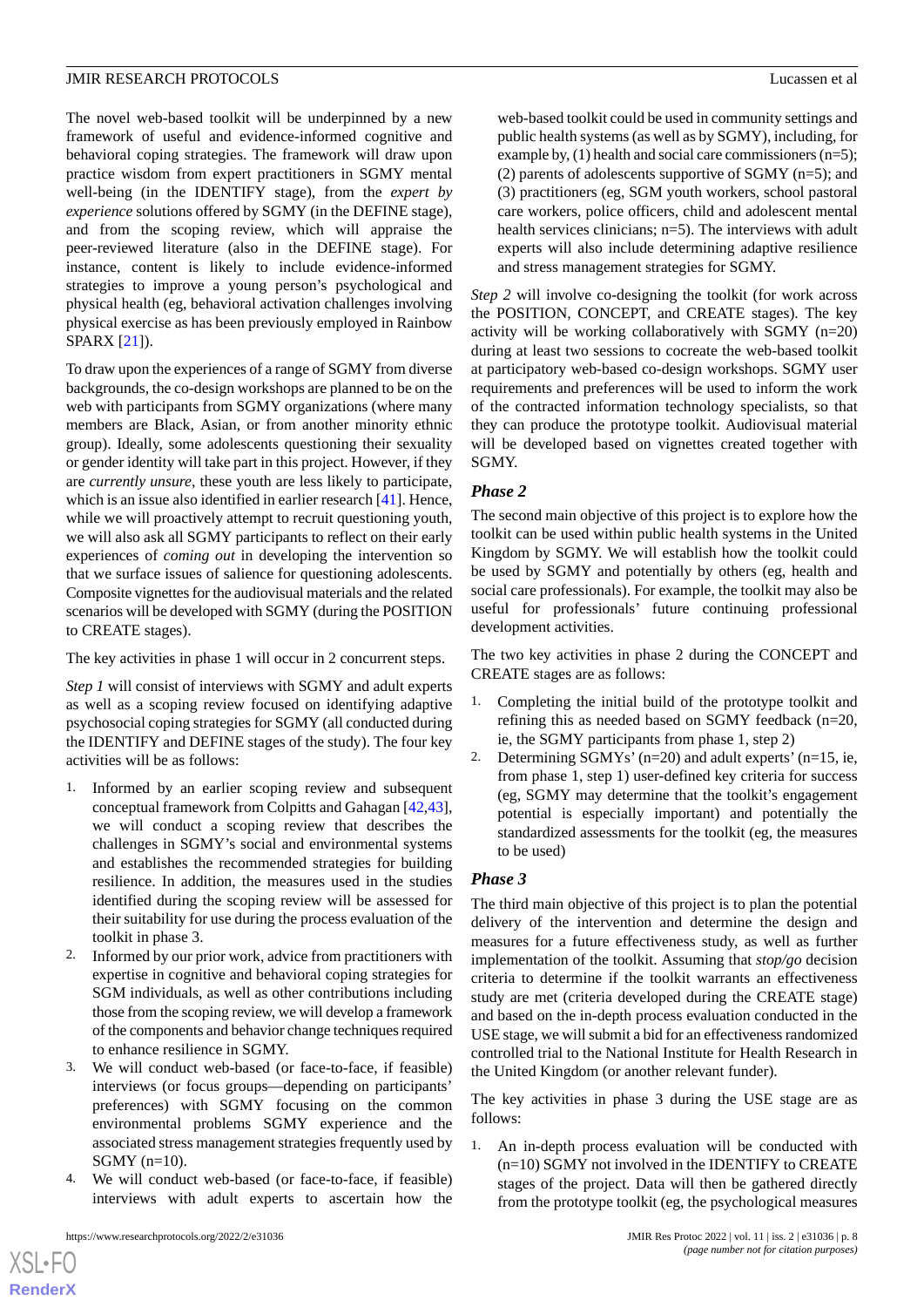data) and during recorded interviews. During interviews, SGMY will be asked to think out loud while interacting with the toolkit, as informed by an earlier evaluation conducted with young sexual minority men by Fleming et al [[23\]](#page-11-12). Therefore, SGMY participants will use the toolkit in a time-bound lab-based session (eg, during 2 mornings of possible use) where SGMY may elect to only use the PRIDE toolkit for a much shorter period (eg, 40 minutes each morning). This will yield less in the way of potential real-world use data, but given the think out loud methodology, this is a pragmatic approach allowing for some limited use data to be obtained.

2. Interviews will also be carried out with selected adult experts, including commissioners of health and social care services, to establish the feasibility of implementation at scale, to confirm outcome measures, and to determine how the toolkit can be best used in public health systems (n=5). The interviews will help inform the design of a possible future effectiveness study.

#### **Measures**

The measures to be embedded into the actual toolkit will be determined during phase 1 of the project. Indicative measures include assessments previously used in evaluating Rainbow SPARX, such as the following:

- The Kazdin Hopelessness Scale for Children, which is a 17-item self-report questionnaire assessing hopelessness [[44\]](#page-12-12)
- The Mood and Feelings Questionnaire, which is a 33-item self-report questionnaire designed to detect depression in clinical populations [[45\]](#page-12-13)
- The Pediatric Quality of Life and Satisfaction Questionnaire, which is a 15-item self-report questionnaire addressing satisfaction with current life [\[46](#page-12-14)]

Other options that are suitable for adolescents and focus on well-being are as follows:

- The World Health Organization-5 Well-being Index, which is a 5-item measure of overall well-being [[47\]](#page-12-15)
- The University of California Los Angeles Loneliness Scale for Adolescents, which is a 20-item self-report measure [[48\]](#page-12-16)
- The Warwick-Edinburgh Mental Well-being Scale, which is a 14-item positive mental health measure [[49\]](#page-12-17)

## **Proposed Analyses**

The analyses will be carried out with regard to the 3 main objectives of the project in the following ways.

## *Objective 1*

 $XS$  • FO **[RenderX](http://www.renderx.com/)**

Together with *SGMY* as well as key adult experts, we aim to co-design a media-rich evidence-informed web-based *SGMY* well-being prototype toolkit aimed at those aged 13 to 19 years*.* The data pertaining to this objective will include interviews, focus groups, and a scoping review. We will use a general inductive approach for data analysis of transcribed interviews and focus groups [\[50](#page-12-18),[51\]](#page-12-19). The summarized results from the scoping review, together with the themes and subthemes derived from the interviews and focus groups, will lead to the creation

of a novel and timely theoretical framework for evidence-informed cognitive and behavioral coping strategies for SGMY. We anticipate that this framework will be relevant to others working to support the mental health of SGMY in the United Kingdom and further afield.

## *Objective 2*

We will explore how the web-based toolkit can be used within public health systems in the UK by *SGMY*and potentially other relevant stakeholders*.* The data related to this objective consist of transcribed interviews. These transcripts will be analyzed using the framework approach  $[52]$  $[52]$ , an approach that is closely related to established methods (eg, thematic analysis) and has already been applied in earlier health-related research (eg, [[53\]](#page-12-21)). For the PRIDE study, facets of SGMY stressor experiences and exposures will be identified via findings from the existing literature (as part of objective 1). Framework analysis allows for the use of this prior knowledge to gain further depth to a phenomenon; this is done through exploring shared communalities and differences in experiences within the participant group. In this study, we assume there will be areas of tension in which experiences are qualitatively different for SGMY participants, by virtue of their membership in a particular subgroup or social identity (eg, sexual minority vs gender minority differences). Unlike some qualitative analytic methods that engender homogeneity in sampling to explore the aims (eg, interpretative phenomenological analysis) [\[54](#page-12-22)], framework analysis is well suited to analyses conducted with heterogeneous participant groups. Thus, participants' shared experiences, as well as diversity of experiences, can be explored [\[55](#page-13-0)]. The approach involves working through stages to develop themes (as with thematic analysis), but then the themes are further refined in an iterative fashion, eventually leading to the development of a robust conceptual framework. The analyses pertaining to implementation are guided by the normalization process theory [[39\]](#page-12-7). In addition to the themes and subthemes identified from the interviews, recommendations for future plans for the toolkit will be developed with SGMY and stakeholders to build into the project opportunities for novel and unforeseen ways to use and access the toolkit.

## *Objective 3*

We aim to conduct a preliminary evaluation of the acceptability, feasibility, and impact of the toolkit, which will inform the design of a future effectiveness study. Semistructured interviews using the *think out loud* methodology will be conducted. These will include questions related to the following: participants' views about the acceptability of the toolkit; the extent to which the toolkit adequately addresses the specific needs of SGMY, including those with diverse characteristics (eg, in regard to the user-generated criteria for the toolkit's perceived *success*); areas for improvement; the feasibility of using it in different real-world contexts; and the possible impacts of the toolkit on users. The transcribed interviews will be analyzed using the general inductive approach [\[50](#page-12-18),[51\]](#page-12-19). Preliminary use data will also be examined, including the time spent using the toolkit and the extent to which different components were used. Preliminary information about the potential impact of the intervention will be gained by examining the effect sizes of pre- to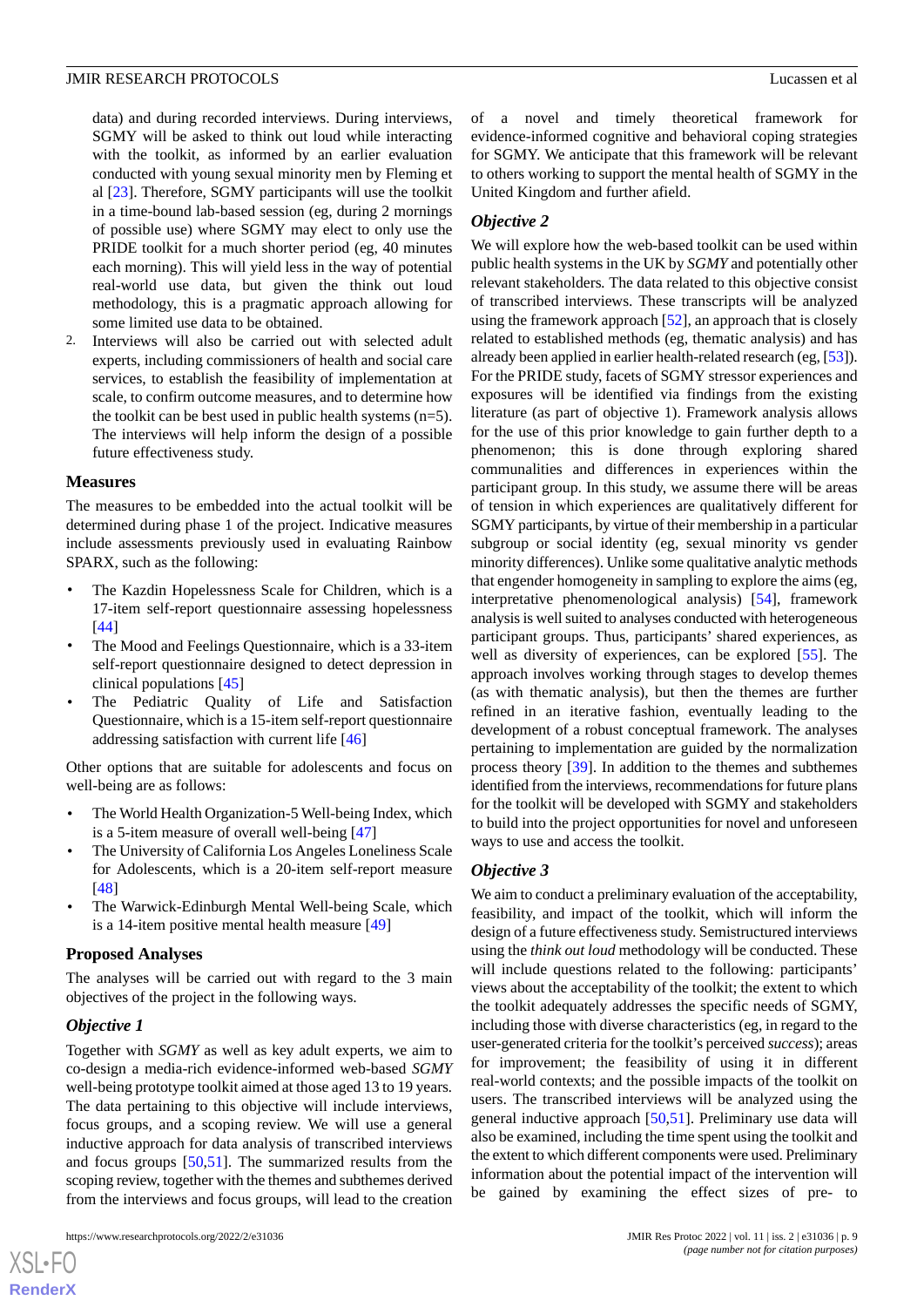postintervention use changes in the primary outcome measure (to be determined) and potentially other self-report measures.

#### **Study Team**

The PRIDE team consists of a project coordinator and researchers with expertise in youth mental health, SGM well-being, intervention development and implementation, and public health research. This team will work with 2 advisory groups. One advisory group will consist of at least four SGMY advisors. The second advisory group comprises adult experts, including academics and others, with practice and policy expertise in areas such as e-therapies, SGM public health, and SGM youth work. Both advisory groups will be involved from project initiation to completion, including the planning of the subsequent effectiveness study (which is beyond the scope of this protocol).

## **Ethics and Consent**

A favorable opinion from the Open University's human research ethics committee will be obtained before participants are recruited for this study. SGMY and key adult experts participating in this study will provide written consent before participating. The consent form and participant information sheet for SGMY participants will be reviewed by SGMY and refined to ensure that it is presented in a way that is age-appropriate and easy to understand. It will also contain the contact details for SGMY supports (eg, telephone-based helplines) and suggestions on how to seek SGMY-appropriate psychosocial support if required.

Involving adolescents interested in this study who are aged <16 years are likely to present ethical challenges, because these younger adolescents will be required to have written consent from a parent or legal guardian (as well as their own written consent). This presents problems for younger SGMY who are not yet *out* regarding their SGMY status. Therefore, only those younger SGMY with the coconsent of a parent or legal guardian can participate. As a result, the sample of SGMY is likely to be skewed toward older adolescents in this study, and those who are younger will already be *out* with supportive families.

## *Results*

This study was funded in March 2021. We received a favorable opinion for our ethics application for phase 1 of the study from the Open University's human research ethics committee in August 2021. We will apply for further approval for phases 2 and 3. The study commenced on September 1, 2021. Participant recruitment for the study began in October 2021, and all data for the study should be gathered by early 2023 (see [Table 2](#page-6-0) for details).

## *Discussion*

#### **Principal Findings**

There has been considerable research describing the mental health challenges SGMY face, but little research has been conducted on interventions designed to make a difference for SGMY. For example, 2 prior systematic reviews of psychosocial treatments have previously identified only a single evaluated

digital tool to support the mental well-being of SGMY [\[19](#page-11-8),[20\]](#page-11-9), and a third more recent and inclusive systematic review highlighted only 5 interventions that broadly targeted mental health–related problems [[22\]](#page-11-11). Fortunately, this situation is rapidly changing, with a recent research protocol highlighting an emerging interest in gamified health interventions for SGM individuals [\[56](#page-13-1)]. For example, an intervention is being pilot-tested among SGMY (aged 14-18 years) in the United States, with the aim of improving help-seeking behavior and coping [\[57](#page-13-2)]. Our proposed toolkit is therefore timely and could be useful in the United Kingdom, where there is an absence of evidence-informed digital interventions to support the well-being of SGMY. This project is funded by the UK's Medical Research Council under the Public Health Intervention Development scheme. This scheme involves developing a novel intervention, and coproduction with relevant stakeholders is expected. Within the rules of the scheme, limited resources (approximately 15% of the project's overall costs) are directed toward acceptability and feasibility research. Therefore, the emphasis of this project is directed toward creating a new toolkit (during phases 1 and 2), with only a preliminary emphasis placed on evaluation (in phase 3).

The focus of our work, and the limited earlier intervention research focused on SGMY in this field, has been directed at an individual level. For instance, *Rainbow SPARX* [[21\]](#page-11-10) and *AFFIRM Online* [\[26](#page-11-15)] have sought to reduce symptomatology, such as depressive symptoms, among individual SGMY. However, there are wider systemic issues that require attention in the United Kingdom and elsewhere, because SGMY are forced to live in a challenging heteropatriarchal society. As a result, SGMY are frequently *problematized*, whereas insufficient effort is directed at addressing the negative environments that mean SGMY are more likely to have mental health problems. In short, more research should be conducted to improve the overall milieu for SGMY. This is because earlier work, drawing on population-based research, has already demonstrated that schools that are more supportive of SGMY lead to a reduction in risk in terms of depression and suicidality for SGMY [[6\]](#page-10-5). Although it is envisaged that our toolkit will focus on individual SGMY, it could also potentially be used by others (eg, health and social care professionals) for their continuing professional development. Thus, the toolkit could reach a *wider audience* that might also assist in helping change certain environments.

Our decision to focus on the larger (heterogeneous) SGMY population versus being more specifically focused on either sexual minority or gender minority youth is a limitation of this study, given some of the challenges unique to each of these 2 main groups. However, the use of a framework analytic method for qualitative data interpretation allows for the exploration of group commonalities and differences [\[55](#page-13-0)], which might mitigate some of the limitations related to being able to identify key differences between subgroups in the overall SGMY sample. As a consequence, our intention is to cocreate a toolkit that will be meaningful and acceptable to both sexual as well as gender minority youth. In addition to drawing on shared experiences of stressors SGMY face, our qualitative work will also explore areas of tension, in which gender and sexual minority young people discuss issues that they perceive differentiate SGMY

```
XS • FC
RenderX
```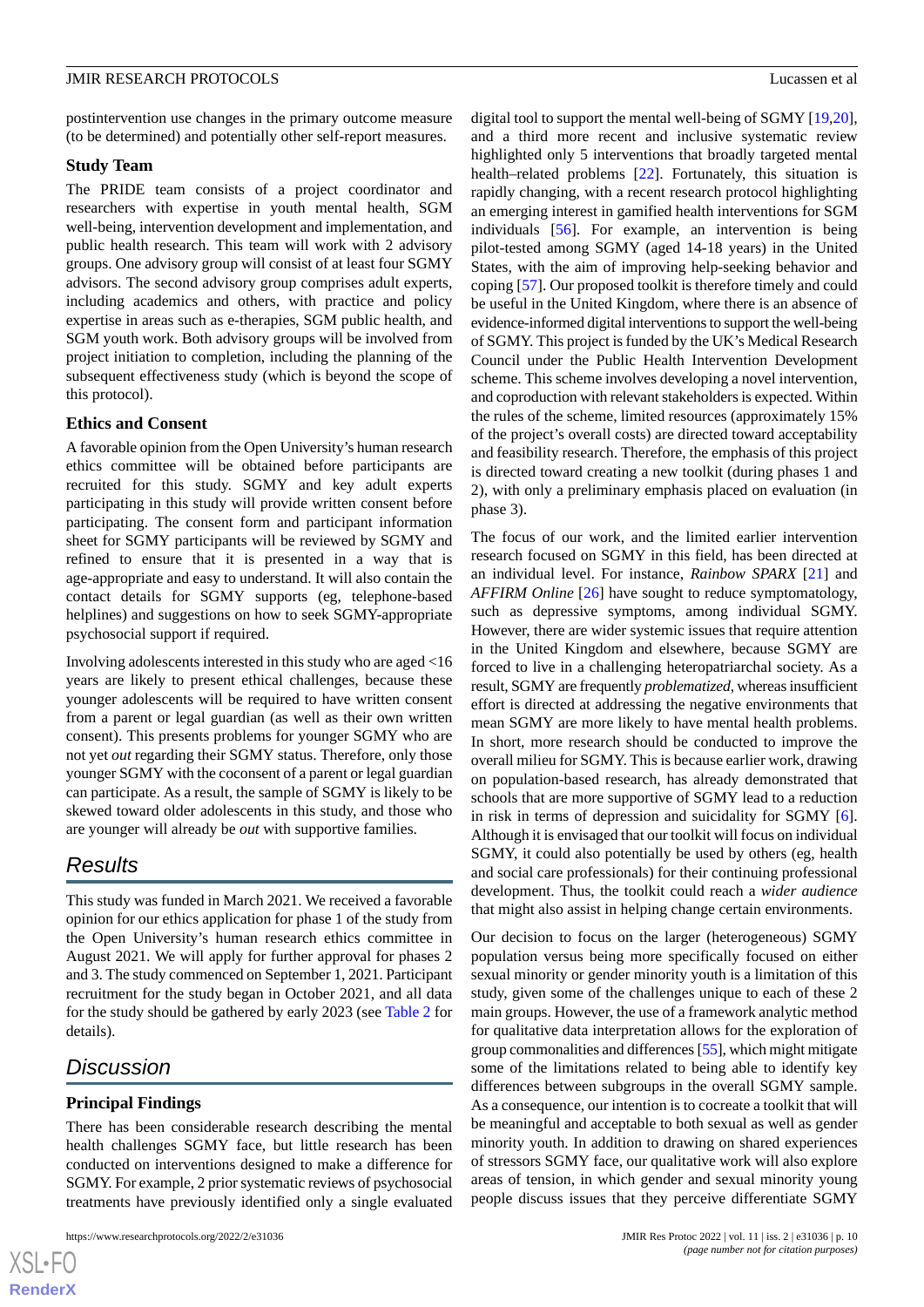subgroups, for example, specific stressors that vary along group divides. We will attempt to recruit a range of SGMY participants and include those who live outside of the largest cities in the United Kingdom, but a probable limitation of this study will be an overrepresentation of SGMY participants from *LGBTQ+ (lesbian, gay, bisexual, trans, queer) friendly* urban areas. Our relatively short timescale poses other challenges for both the intervention and its evaluation, as well as its possible real-world implementation [\[58](#page-13-3)]. This is because, for digital toolkits, technology is evolving rapidly and interventions that are not updated (or refined following trials) risk becoming dated even before an eventual roll-out [\[59](#page-13-4)]. Consequently, a *new* toolkit could become much less appealing to SGMY by the time it is available outside of research settings. Another challenge in this rapidly changing field is that interventions are required to keep pace with technology (eg, work across a range of devices and operating systems) while also demonstrating effectiveness. These challenges have already been reinforced as key issues in relation to digital interventions for young people [[58\]](#page-13-3).

#### **Conclusions**

SGMY are underserved in terms of mental health service provision, and these young people have already highlighted the value of support on the web [\[33](#page-12-1)]. Our proposed project seeks to coproduce an engaging media-rich evidence-informed well-being prototype toolkit for this unique subpopulation. SGMY will be central to the creation of the toolkit, which will require an effectiveness trial after this initial work is completed.

#### **Acknowledgments**

The authors would like to thank the stakeholders, organizational partners, and academic advisors for this project, such as our partner LGBTQ+ (lesbian, gay, bisexual, trans, queer) organizations and third-sector service providers. The authors also thank their other partners, which include 2 county councils, a clinical commissioning group, and the Centre for Policing Research and Learning (at The Open University). They also acknowledge their academic advisors, namely, Professor Elizabeth McDermott (Birmingham University), Dr Dan Baker (youth work expert), and the youth e-therapy research team (Professor Sally Merry, Associate Professor Theresa Fleming, Dr Karolina Stasiak, and Dr Matthew Shepherd) in New Zealand. The funding for this project was provided by the UK's Medical Research Council (grant reference MR/V031449/1).

#### **Conflicts of Interest**

SPARX (Smart, Positive, Active, Realistic, X-factor thoughts) and Rainbow SPARX are cited in the manuscript. The intellectual property for SPARX is held by UniServices at The University of Auckland. Any proceeds from licensing or selling SPARX outside of New Zealand will be shared in part with UniServices, The University of Auckland and SPARX's developers (which includes ML).

## <span id="page-10-1"></span><span id="page-10-0"></span>**References**

- 1. Lucassen MF, Stasiak K, Samra R, Frampton CM, Merry SN. Sexual minority youth and depressive symptoms or depressive disorder: a systematic review and meta-analysis of population-based studies. Aust N Z J Psychiatry 2017 Aug;51(8):774-787. [doi: [10.1177/0004867417713664](http://dx.doi.org/10.1177/0004867417713664)] [Medline: [28565925\]](http://www.ncbi.nlm.nih.gov/entrez/query.fcgi?cmd=Retrieve&db=PubMed&list_uids=28565925&dopt=Abstract)
- <span id="page-10-3"></span><span id="page-10-2"></span>2. Reisner SL, Poteat T, Keatley J, Cabral M, Mothopeng T, Dunham E, et al. Global health burden and needs of transgender populations: a review. Lancet 2016 Jul 23;388(10042):412-436 [\[FREE Full text\]](http://europepmc.org/abstract/MED/27323919) [doi: [10.1016/S0140-6736\(16\)00684-X](http://dx.doi.org/10.1016/S0140-6736(16)00684-X)] [Medline: [27323919](http://www.ncbi.nlm.nih.gov/entrez/query.fcgi?cmd=Retrieve&db=PubMed&list_uids=27323919&dopt=Abstract)]
- <span id="page-10-4"></span>3. Amos R, Manalastas EJ, White R, Bos H, Patalay P. Mental health, social adversity, and health-related outcomes in sexual minority adolescents: a contemporary national cohort study. Lancet Child Adolesc Health 2020 Jan;4(1):36-45. [doi: [10.1016/S2352-4642\(19\)30339-6\]](http://dx.doi.org/10.1016/S2352-4642(19)30339-6) [Medline: [31753807](http://www.ncbi.nlm.nih.gov/entrez/query.fcgi?cmd=Retrieve&db=PubMed&list_uids=31753807&dopt=Abstract)]
- <span id="page-10-5"></span>4. Winter S, Diamond M, Green J, Karasic D, Reed T, Whittle S, et al. Transgender people: health at the margins of society. Lancet 2016 Jul 23;388(10042):390-400. [doi: [10.1016/S0140-6736\(16\)00683-8](http://dx.doi.org/10.1016/S0140-6736(16)00683-8)] [Medline: [27323925\]](http://www.ncbi.nlm.nih.gov/entrez/query.fcgi?cmd=Retrieve&db=PubMed&list_uids=27323925&dopt=Abstract)
- <span id="page-10-6"></span>5. Rimes KA, Goodship N, Ussher G, Baker D, West E. Non-binary and binary transgender youth: comparison of mental health, self-harm, suicidality, substance use and victimization experiences. Int J Transgend 2019;20(2-3):230-240 [[FREE](http://europepmc.org/abstract/MED/32999609) [Full text\]](http://europepmc.org/abstract/MED/32999609) [doi: [10.1080/15532739.2017.1370627](http://dx.doi.org/10.1080/15532739.2017.1370627)] [Medline: [32999609](http://www.ncbi.nlm.nih.gov/entrez/query.fcgi?cmd=Retrieve&db=PubMed&list_uids=32999609&dopt=Abstract)]
- <span id="page-10-7"></span>6. Denny S, Lucassen M, Stuart J, Fleming T, Bullen P, Peiris-John R, et al. The association between supportive high school environments and depressive symptoms and suicidality among sexual minority students. J Clin Child Adolesc Psychol 2016;45(3):248-261. [doi: [10.1080/15374416.2014.958842\]](http://dx.doi.org/10.1080/15374416.2014.958842) [Medline: [25469988\]](http://www.ncbi.nlm.nih.gov/entrez/query.fcgi?cmd=Retrieve&db=PubMed&list_uids=25469988&dopt=Abstract)
- <span id="page-10-8"></span>7. Gnan GH, Rahman Q, Ussher G, Baker D, West E, Rimes KA. General and LGBTQ-specific factors associated with mental health and suicide risk among LGBTQ students. J Youth Stud 2019 Feb 17;22(10):1393-1408. [doi: [10.1080/13676261.2019.1581361\]](http://dx.doi.org/10.1080/13676261.2019.1581361)
- 8. Clark T, Lucassen M, Bullen P, Denny SJ, Fleming TM, Robinson EM, et al. The health and well-being of transgender high school students: results from the New Zealand adolescent health survey (Youth'12). J Adolesc Health 2014 Jul;55(1):93-99 [[FREE Full text\]](https://linkinghub.elsevier.com/retrieve/pii/S1054-139X(13)00753-2) [doi: [10.1016/j.jadohealth.2013.11.008\]](http://dx.doi.org/10.1016/j.jadohealth.2013.11.008) [Medline: [24438852\]](http://www.ncbi.nlm.nih.gov/entrez/query.fcgi?cmd=Retrieve&db=PubMed&list_uids=24438852&dopt=Abstract)
- 9. Lucassen M, Clark T, Denny S, Fleming TM, Rossen FV, Sheridan J, et al. What has changed from 2001 to 2012 for sexual minority youth in New Zealand? J Paediatr Child Health 2015 Apr;51(4):410-418. [doi: [10.1111/jpc.12727\]](http://dx.doi.org/10.1111/jpc.12727) [Medline: [25209060](http://www.ncbi.nlm.nih.gov/entrez/query.fcgi?cmd=Retrieve&db=PubMed&list_uids=25209060&dopt=Abstract)]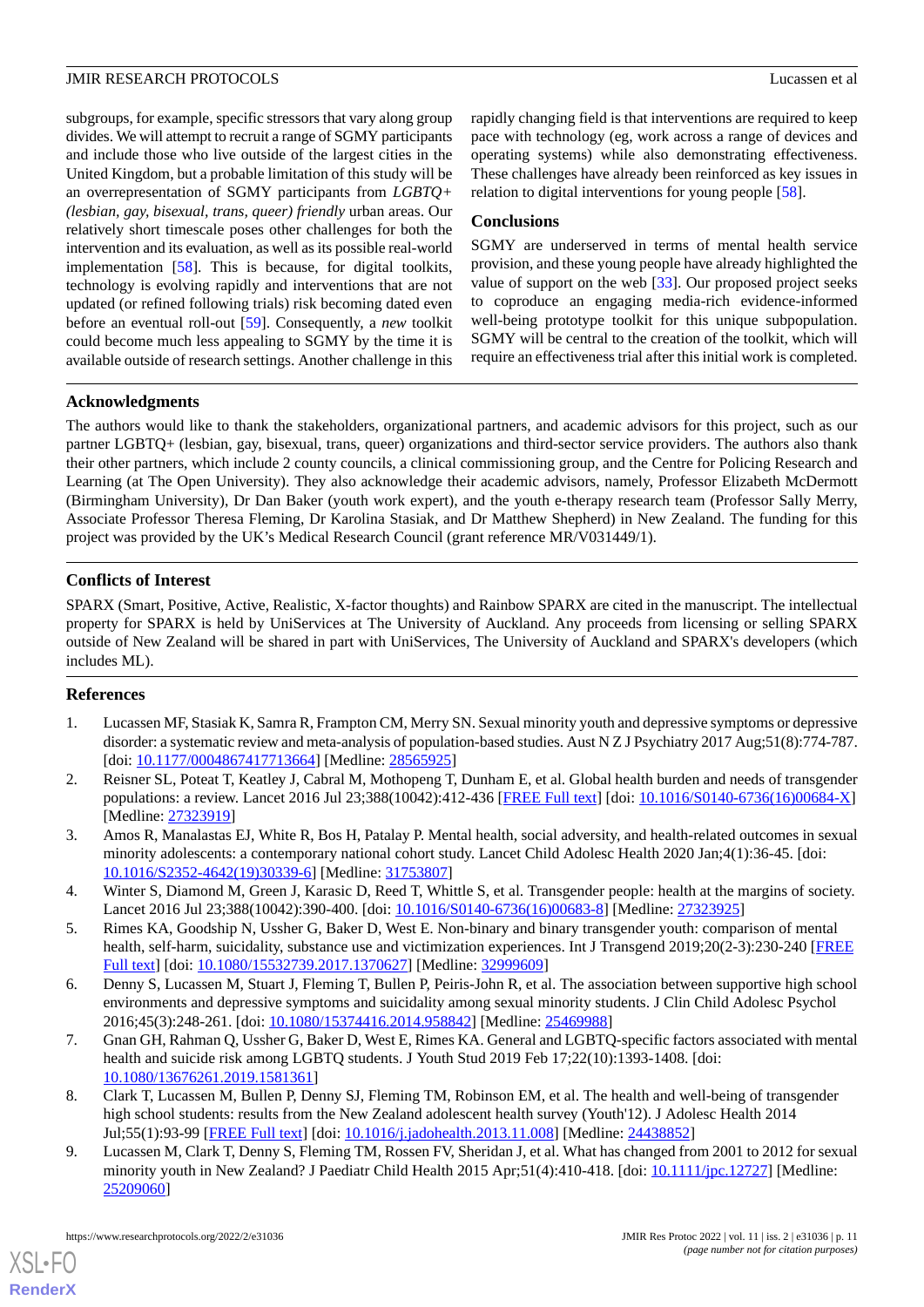- <span id="page-11-0"></span>10. PHE Strategy 2020-25. Public Health England. URL: [https://assets.publishing.service.gov.uk/government/uploads/system/](https://assets.publishing.service.gov.uk/government/uploads/system/uploads/attachment_data/file/831562/PHE_Strategy_2020-25.pdf) [uploads/attachment\\_data/file/831562/PHE\\_Strategy\\_2020-25.pdf](https://assets.publishing.service.gov.uk/government/uploads/system/uploads/attachment_data/file/831562/PHE_Strategy_2020-25.pdf) [accessed 2022-01-18]
- <span id="page-11-2"></span><span id="page-11-1"></span>11. Burford J, Lucassen MF, Hamilton T. Evaluating a gender diversity workshop to promote positive learning environments. J LGBT Youth 2017 Feb 02;14(2):211-227. [doi: [10.1080/19361653.2016.1264910](http://dx.doi.org/10.1080/19361653.2016.1264910)]
- <span id="page-11-3"></span>12. Lucassen MF, Burford J. Educating for diversity: an evaluation of a sexuality diversity workshop to address secondary school bullying. Australas Psychiatry 2015 Oct;23(5):544-549. [doi: [10.1177/1039856215592324](http://dx.doi.org/10.1177/1039856215592324)] [Medline: [26129815](http://www.ncbi.nlm.nih.gov/entrez/query.fcgi?cmd=Retrieve&db=PubMed&list_uids=26129815&dopt=Abstract)]
- <span id="page-11-4"></span>13. Watt G. The inverse care law revisited: a continuing blot on the record of the National Health Service. Br J Gen Pract 2018 Nov 29;68(677):562-563. [doi: [10.3399/bjgp18x699893](http://dx.doi.org/10.3399/bjgp18x699893)]
- <span id="page-11-5"></span>14. LGBT Action Plan: improving the lives of lesbian, gay, bisexual and transgender people. GOV.UK. URL: [https://www.](https://www.gov.uk/government/publications/lgbt-action-plan-2018-improving-the-lives-of-lesbian-gay-bisexual-and-transgender-people) [gov.uk/government/publications/lgbt-action-plan-2018-improving-the-lives-of-lesbian-gay-bisexual-and-transgender-people](https://www.gov.uk/government/publications/lgbt-action-plan-2018-improving-the-lives-of-lesbian-gay-bisexual-and-transgender-people) [accessed 2022-01-18]
- 15. Foy AA, Morris D, Fernandes V, Rimes KA. LGBQ+ adults' experiences of Improving Access to Psychological Therapies and primary care counselling services: informing clinical practice and service delivery. Cognit Behav Therap 2019 Sep 10;12. [doi: [10.1017/s1754470x19000291\]](http://dx.doi.org/10.1017/s1754470x19000291)
- <span id="page-11-6"></span>16. Lucassen MF, Stasiak K, Fleming T, Frampton C, Perry Y, Shepherd M, et al. Computerized cognitive behavioural therapy for gender minority adolescents: analysis of the real-world implementation of SPARX in New Zealand. Aust N Z J Psychiatry 2021 Sep;55(9):874-882 [\[FREE Full text\]](https://journals.sagepub.com/doi/10.1177/0004867420976846?url_ver=Z39.88-2003&rfr_id=ori:rid:crossref.org&rfr_dat=cr_pub%3dpubmed) [doi: [10.1177/0004867420976846](http://dx.doi.org/10.1177/0004867420976846)] [Medline: [33287554](http://www.ncbi.nlm.nih.gov/entrez/query.fcgi?cmd=Retrieve&db=PubMed&list_uids=33287554&dopt=Abstract)]
- <span id="page-11-7"></span>17. Rimes KA, Ion D, Wingrove J, Carter B. Sexual orientation differences in psychological treatment outcomes for depression and anxiety: national cohort study. J Consult Clin Psychol 2019 Jul;87(7):577-589. [doi: [10.1037/ccp0000416](http://dx.doi.org/10.1037/ccp0000416)] [Medline: [31219292](http://www.ncbi.nlm.nih.gov/entrez/query.fcgi?cmd=Retrieve&db=PubMed&list_uids=31219292&dopt=Abstract)]
- <span id="page-11-9"></span><span id="page-11-8"></span>18. Queer Futures Final Report: Understanding lesbian, gay, bisexual and trans (LGBT) adolescents'suicide, self-harm and help-seeking behaviour. Lancaster University. 2016. URL:<https://tinyurl.com/5drrff7v> [accessed 2022-01-18]
- <span id="page-11-10"></span>19. Hobaica S, Alman A, Jackowich S, Kwon P. Empirically based psychological interventions with sexual minority youth: a systematic review. Psychol Sexual Orientation Gender Diversity 2018 Sep 15;5(3):313-323. [doi: [10.1037/sgd0000275\]](http://dx.doi.org/10.1037/sgd0000275)
- <span id="page-11-11"></span>20. Van Der Pol-Harney E, McAloon J. Psychosocial interventions for mental illness among LGBTQIA youth: a PRISMA-based systematic review. Adolescent Res Rev 2018 Aug 2;4(2):149-168 [\[FREE Full text\]](https://doi.org/10.1007/s40894-018-0090-7) [doi: [10.1007/s40894-018-0090-7](http://dx.doi.org/10.1007/s40894-018-0090-7)]
- 21. Lucassen M, Merry S, Hatcher S, Frampton C. Rainbow SPARX: a novel approach to addressing depression in sexual minority youth. Cognit Behav Practice 2015 May; 22(2): 203-216 [[FREE Full text](https://doi.org/10.1016/j.cbpra.2013.12.008)] [doi: [10.1016/j.cbpra.2013.12.008\]](http://dx.doi.org/10.1016/j.cbpra.2013.12.008)
- <span id="page-11-12"></span>22. Gilbey D, Morgan H, Lin A, Perry Y. Effectiveness, acceptability, and feasibility of digital health interventions for LGBTIQ+ young people: systematic review. J Med Internet Res 2020 Dec 03;22(12):e20158 [[FREE Full text](https://www.jmir.org/2020/12/e20158/)] [doi: [10.2196/20158\]](http://dx.doi.org/10.2196/20158) [Medline: [33270039](http://www.ncbi.nlm.nih.gov/entrez/query.fcgi?cmd=Retrieve&db=PubMed&list_uids=33270039&dopt=Abstract)]
- <span id="page-11-13"></span>23. Fleming JB, Hill YN, Burns MN. Usability of a culturally informed mHealth intervention for symptoms of anxiety and depression: feedback from young sexual minority men. JMIR Hum Factors 2017 Aug 25;4(3):e22 [[FREE Full text](https://humanfactors.jmir.org/2017/3/e22/)] [doi: [10.2196/humanfactors.7392\]](http://dx.doi.org/10.2196/humanfactors.7392) [Medline: [28842389](http://www.ncbi.nlm.nih.gov/entrez/query.fcgi?cmd=Retrieve&db=PubMed&list_uids=28842389&dopt=Abstract)]
- <span id="page-11-15"></span><span id="page-11-14"></span>24. Lucassen M, Hatcher S, Stasiak K, Fleming T, Shepherd M, Merry S. The views of lesbian, gay and bisexual youth regarding computerised self-help for depression: an exploratory study. Advances Mental Health 2014 Dec 17;12(1):22-33 [\[FREE](https://doi.org/10.5172/jamh.2013.12.1.22) [Full text\]](https://doi.org/10.5172/jamh.2013.12.1.22) [doi: [10.5172/jamh.2013.12.1.22\]](http://dx.doi.org/10.5172/jamh.2013.12.1.22)
- 25. Lucassen M, Hatcher S, Fleming T, Stasiak K, Shepherd M, Merry S. A qualitative study of sexual minority young people's experiences of computerised therapy for depression. Australas Psychiatry 2015 Jun;23(3):268-273. [doi: [10.1177/1039856215579542\]](http://dx.doi.org/10.1177/1039856215579542) [Medline: [25881962\]](http://www.ncbi.nlm.nih.gov/entrez/query.fcgi?cmd=Retrieve&db=PubMed&list_uids=25881962&dopt=Abstract)
- <span id="page-11-17"></span><span id="page-11-16"></span>26. Craig SL, Leung VW, Pascoe R, Pang N, Iacono G, Austin A, et al. AFFIRM Online: utilising an affirmative cognitive-behavioural digital intervention to improve mental health, access, and engagement among LGBTQA+ youth and young adults. Int J Environ Res Public Health 2021 Feb 05;18(4):1541 [[FREE Full text](https://www.mdpi.com/resolver?pii=ijerph18041541)] [doi: [10.3390/ijerph18041541](http://dx.doi.org/10.3390/ijerph18041541)] [Medline: [33562876](http://www.ncbi.nlm.nih.gov/entrez/query.fcgi?cmd=Retrieve&db=PubMed&list_uids=33562876&dopt=Abstract)]
- <span id="page-11-18"></span>27. Van de Ven AH, Delbecq AL. The nominal group as a research instrument for exploratory health studies. Am J Public Health 1972 Mar;62(3):337-342. [doi: [10.2105/ajph.62.3.337\]](http://dx.doi.org/10.2105/ajph.62.3.337) [Medline: [5011164](http://www.ncbi.nlm.nih.gov/entrez/query.fcgi?cmd=Retrieve&db=PubMed&list_uids=5011164&dopt=Abstract)]
- <span id="page-11-19"></span>28. Olsen J. The Nominal Group Technique (NGT) as a tool for facilitating pan-disability focus groups and as a new method for quantifying changes in qualitative data. Int J Qual Methods 2019 Jul 26;18:160940691986604. [doi: [10.1177/1609406919866049\]](http://dx.doi.org/10.1177/1609406919866049)
- <span id="page-11-20"></span>29. Graham T, Rose D, Murray J, Ashworth M, Tylee A. User-generated quality standards for youth mental health in primary care: a participatory research design using mixed methods. BMJ Qual Saf 2014 Oct;23(10):857-866 [\[FREE Full text](http://qualitysafety.bmj.com/lookup/pmidlookup?view=long&pmid=24920648)] [doi: [10.1136/bmjqs-2014-002842\]](http://dx.doi.org/10.1136/bmjqs-2014-002842) [Medline: [24920648\]](http://www.ncbi.nlm.nih.gov/entrez/query.fcgi?cmd=Retrieve&db=PubMed&list_uids=24920648&dopt=Abstract)
- 30. Hagen P, Collin P, Metcalf A, Nicholas M, Rahilly K, Swainston N. Participatory Design of Evidence-based Online Youth Mental Health Promotion, Prevention, Early Intervention and Treatment. Melbourne: Young and Well Cooperative Research Centre; 2012.
- 31. Fleming T, Bavin L, Stasiak K, Hermansson-Webb E, Merry SN, Cheek C, et al. Serious games and gamification for mental health: current status and promising directions. Front Psychiatry 2016;7:215 [[FREE Full text\]](https://doi.org/10.3389/fpsyt.2016.00215) [doi: [10.3389/fpsyt.2016.00215\]](http://dx.doi.org/10.3389/fpsyt.2016.00215) [Medline: [28119636](http://www.ncbi.nlm.nih.gov/entrez/query.fcgi?cmd=Retrieve&db=PubMed&list_uids=28119636&dopt=Abstract)]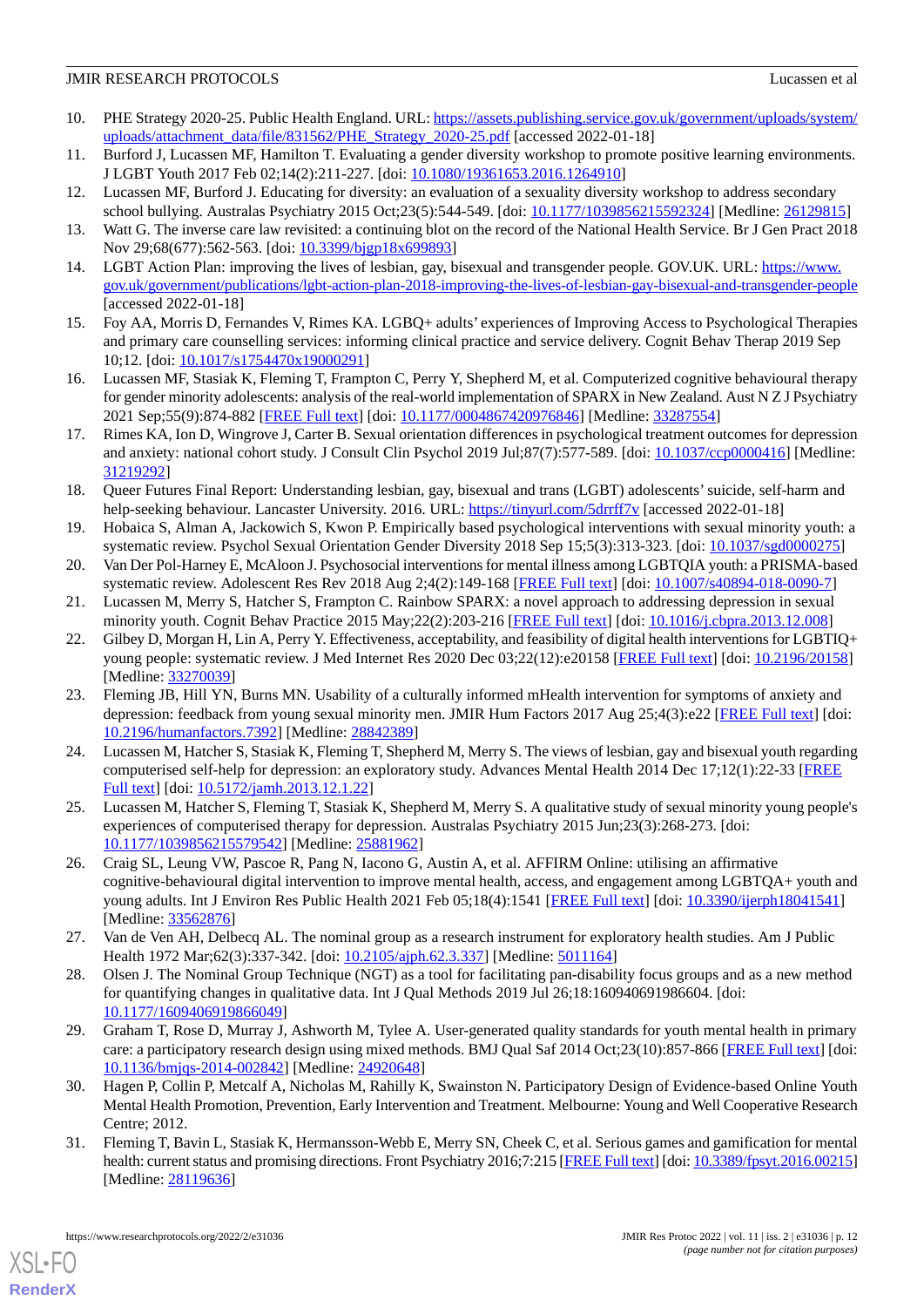- <span id="page-12-0"></span>32. Merry S, Stasiak K, Shepherd M, Frampton C, Fleming T, Lucassen M. The effectiveness of SPARX, a computerised self help intervention for adolescents seeking help for depression: randomised controlled non-inferiority trial. BMJ 2012 Apr 18;344:e2598 [\[FREE Full text\]](http://www.bmj.com/lookup/pmidlookup?view=long&pmid=22517917) [doi: [10.1136/bmj.e2598\]](http://dx.doi.org/10.1136/bmj.e2598) [Medline: [22517917](http://www.ncbi.nlm.nih.gov/entrez/query.fcgi?cmd=Retrieve&db=PubMed&list_uids=22517917&dopt=Abstract)]
- <span id="page-12-1"></span>33. Lucassen M, Samra R, Iacovides I, Fleming T, Shepherd M, Stasiak K, et al. How LGBT+ young people use the internet in relation to their mental health and envisage the use of e-therapy: exploratory study. JMIR Serious Games 2018 Dec 21;6(4):e11249 [\[FREE Full text](https://games.jmir.org/2018/4/e11249/)] [doi: [10.2196/11249\]](http://dx.doi.org/10.2196/11249) [Medline: [30578194\]](http://www.ncbi.nlm.nih.gov/entrez/query.fcgi?cmd=Retrieve&db=PubMed&list_uids=30578194&dopt=Abstract)
- <span id="page-12-3"></span><span id="page-12-2"></span>34. How to be a better LGBTQI+ ally. The Open University. 2021. URL: [https://www.open.edu/openlearn/](https://www.open.edu/openlearn/health-sports-psychology/young-peoples-health/how-be-better-lgbtqi-ally) [health-sports-psychology/young-peoples-health/how-be-better-lgbtqi-ally](https://www.open.edu/openlearn/health-sports-psychology/young-peoples-health/how-be-better-lgbtqi-ally) [accessed 2022-01-21]
- <span id="page-12-4"></span>35. Castro-Couch M. Cognitive-behavioral therapies with lesbian, gay, and bisexual clients. Arch Sex Behav 2007 Jun 9;36(4):626-627. [doi: [10.1007/s10508-007-9174-3\]](http://dx.doi.org/10.1007/s10508-007-9174-3)
- <span id="page-12-5"></span>36. Safren SA, Hollander G, Hart TA, Heimberg RG. Cognitive-behavioral therapy with lesbian, gay, and bisexual youth. Cognit Behav Pract 2001 Jun;8(3):215-223. [doi: [10.1016/s1077-7229\(01\)80056-0\]](http://dx.doi.org/10.1016/s1077-7229(01)80056-0)
- <span id="page-12-6"></span>37. Meyer IH. Prejudice, social stress, and mental health in lesbian, gay, and bisexual populations: conceptual issues and research evidence. Psychol Bull 2003 Sep;129(5):674-697 [[FREE Full text\]](http://europepmc.org/abstract/MED/12956539) [doi: [10.1037/0033-2909.129.5.674](http://dx.doi.org/10.1037/0033-2909.129.5.674)] [Medline: [12956539](http://www.ncbi.nlm.nih.gov/entrez/query.fcgi?cmd=Retrieve&db=PubMed&list_uids=12956539&dopt=Abstract)]
- <span id="page-12-7"></span>38. Joyce S, Shand F, Tighe J, Laurent SJ, Bryant RA, Harvey SB. Road to resilience: a systematic review and meta-analysis of resilience training programmes and interventions. BMJ Open 2018 Jun 14;8(6):e017858 [[FREE Full text](https://bmjopen.bmj.com/lookup/pmidlookup?view=long&pmid=29903782)] [doi: [10.1136/bmjopen-2017-017858\]](http://dx.doi.org/10.1136/bmjopen-2017-017858) [Medline: [29903782](http://www.ncbi.nlm.nih.gov/entrez/query.fcgi?cmd=Retrieve&db=PubMed&list_uids=29903782&dopt=Abstract)]
- <span id="page-12-8"></span>39. Murray E, Treweek S, Pope C, MacFarlane A, Ballini L, Dowrick C, et al. Normalisation process theory: a framework for developing, evaluating and implementing complex interventions. BMC Med 2010 Oct 20;8:63 [[FREE Full text\]](https://bmcmedicine.biomedcentral.com/articles/10.1186/1741-7015-8-63) [doi: [10.1186/1741-7015-8-63\]](http://dx.doi.org/10.1186/1741-7015-8-63) [Medline: [20961442\]](http://www.ncbi.nlm.nih.gov/entrez/query.fcgi?cmd=Retrieve&db=PubMed&list_uids=20961442&dopt=Abstract)
- <span id="page-12-9"></span>40. Lucassen M, Samra R, Axtell-Powell G, Cooke G. 'A Support Net': evaluating a novel mental health-related online educational tool. In: Proceedings of the International Society for Research on Internet Interventions - ISRII: The Next Generation. 2019 Presented at: Proceedings of the International Society for Research on Internet Interventions - ISRII: The Next GenerationAuckland, New Zealand; Feb 13-15, 2019; Auckland, New Zealand.
- <span id="page-12-10"></span>41. Lucassen MF, Fleming TM, Merry SN. Tips for research recruitment: the views of sexual minority youth. J LGBT Youth 2017 Jan 13;14(1):16-30. [doi: [10.1080/19361653.2016.1256246](http://dx.doi.org/10.1080/19361653.2016.1256246)]
- <span id="page-12-12"></span><span id="page-12-11"></span>42. Gahagan J, Colpitts E. Understanding and measuring LGBTQ pathways to health: a scoping review of strengths-based health promotion approaches in LGBTQ health research. J Homosex 2017;64(1):95-121. [doi: [10.1080/00918369.2016.1172893\]](http://dx.doi.org/10.1080/00918369.2016.1172893) [Medline: [27043161\]](http://www.ncbi.nlm.nih.gov/entrez/query.fcgi?cmd=Retrieve&db=PubMed&list_uids=27043161&dopt=Abstract)
- <span id="page-12-13"></span>43. Colpitts E, Gahagan J. The utility of resilience as a conceptual framework for understanding and measuring LGBTQ health. Int J Equity Health 2016 Apr 06;15:60 [[FREE Full text](https://equityhealthj.biomedcentral.com/articles/10.1186/s12939-016-0349-1)] [doi: [10.1186/s12939-016-0349-1\]](http://dx.doi.org/10.1186/s12939-016-0349-1) [Medline: [27048319](http://www.ncbi.nlm.nih.gov/entrez/query.fcgi?cmd=Retrieve&db=PubMed&list_uids=27048319&dopt=Abstract)]
- <span id="page-12-14"></span>44. Kazdin AE, French NH, Unis AS, Esveldt-Dawson K, Sherick RB. Hopelessness, depression, and suicidal intent among psychiatrically disturbed inpatient children. J Consult Clin Psychol 1983;51(4):504-510. [doi: [10.1037/0022-006x.51.4.504\]](http://dx.doi.org/10.1037/0022-006x.51.4.504)
- <span id="page-12-15"></span>45. Kent L, Vostanis P, Feehan C. Detection of major and minor depression in children and adolescents: evaluation of the Mood and Feelings Questionnaire. J Child Psychol Psychiatry 1997 Jul;38(5):565-573. [doi: [10.1111/j.1469-7610.1997.tb01543.x\]](http://dx.doi.org/10.1111/j.1469-7610.1997.tb01543.x) [Medline: [9255700](http://www.ncbi.nlm.nih.gov/entrez/query.fcgi?cmd=Retrieve&db=PubMed&list_uids=9255700&dopt=Abstract)]
- <span id="page-12-16"></span>46. Endicott J, Nee J, Yang R, Wohlberg C. Pediatric Quality of Life Enjoyment and Satisfaction Questionnaire (PQ-LES-Q): reliability and validity. J Am Acad Child Adolesc Psychiatry 2006 Apr;45(4):401-407. [doi: [10.1097/01.chi.0000198590.38325.81](http://dx.doi.org/10.1097/01.chi.0000198590.38325.81)] [Medline: [16601644\]](http://www.ncbi.nlm.nih.gov/entrez/query.fcgi?cmd=Retrieve&db=PubMed&list_uids=16601644&dopt=Abstract)
- <span id="page-12-17"></span>47. Bech P, Olsen LR, Kjoller M, Rasmussen NK. Measuring well-being rather than the absence of distress symptoms: a comparison of the SF-36 Mental Health subscale and the WHO-Five Well-Being Scale. Int J Methods Psychiatr Res 2003;12(2):85-91 [[FREE Full text](http://europepmc.org/abstract/MED/12830302)] [doi: [10.1002/mpr.145\]](http://dx.doi.org/10.1002/mpr.145) [Medline: [12830302\]](http://www.ncbi.nlm.nih.gov/entrez/query.fcgi?cmd=Retrieve&db=PubMed&list_uids=12830302&dopt=Abstract)
- <span id="page-12-18"></span>48. Mahon NE, Yarcheski TJ, Yarcheski A. Validation of the revised UCLA Loneliness Scale for adolescents. Res Nurs Health 1995 Jun;18(3):263-270. [doi: [10.1002/nur.4770180309](http://dx.doi.org/10.1002/nur.4770180309)] [Medline: [7754096](http://www.ncbi.nlm.nih.gov/entrez/query.fcgi?cmd=Retrieve&db=PubMed&list_uids=7754096&dopt=Abstract)]
- <span id="page-12-20"></span><span id="page-12-19"></span>49. Stewart-Brown S, Platt S, Tennant A, Maheswaran H, Parkinson J, Weich S, et al. The Warwick-Edinburgh Mental Well-being Scale (WEMWBS): a valid and reliable tool for measuring mental well-being in diverse populations and projects. J Epidemiol Community Health 2011 Sep 13;65(Suppl 2):A38-A39. [doi: [10.1136/jech.2011.143586.86](http://dx.doi.org/10.1136/jech.2011.143586.86)]
- <span id="page-12-21"></span>50. Boyatzis R. Transforming Qualitative Information Thematic Analysis and Code Development. Thousand Oaks, California: Sage Publications, Inc; 1998.
- 51. Thomas D. A general inductive approach for analyzing qualitative evaluation data. Am J Eval 2016 Jun 30;27(2):237-246 [[FREE Full text](https://doi.org/10.1177/1098214005283748)] [doi: [10.1177/1098214005283748\]](http://dx.doi.org/10.1177/1098214005283748)
- <span id="page-12-22"></span>52. Gale NK, Heath G, Cameron E, Rashid S, Redwood S. Using the framework method for the analysis of qualitative data in multi-disciplinary health research. BMC Med Res Methodol 2013 Sep 18;13:117 [[FREE Full text](https://bmcmedresmethodol.biomedcentral.com/articles/10.1186/1471-2288-13-117)] [doi: [10.1186/1471-2288-13-117\]](http://dx.doi.org/10.1186/1471-2288-13-117) [Medline: [24047204\]](http://www.ncbi.nlm.nih.gov/entrez/query.fcgi?cmd=Retrieve&db=PubMed&list_uids=24047204&dopt=Abstract)
- 53. Mericle AA, de Guzman R, Hemberg J, Yette E, Drabble L, Trocki K. Delivering LGBT-sensitive substance use treatment to sexual minority women. J Gay Lesbian Soc Serv 2018;30(4):393-408 [\[FREE Full text\]](http://europepmc.org/abstract/MED/31007499) [doi: [10.1080/10538720.2018.1512435\]](http://dx.doi.org/10.1080/10538720.2018.1512435) [Medline: [31007499\]](http://www.ncbi.nlm.nih.gov/entrez/query.fcgi?cmd=Retrieve&db=PubMed&list_uids=31007499&dopt=Abstract)
- 54. Lyons E, Coyle A. Analysing Qualitative Data in Psychology. London: SAGE Publications; 2016.